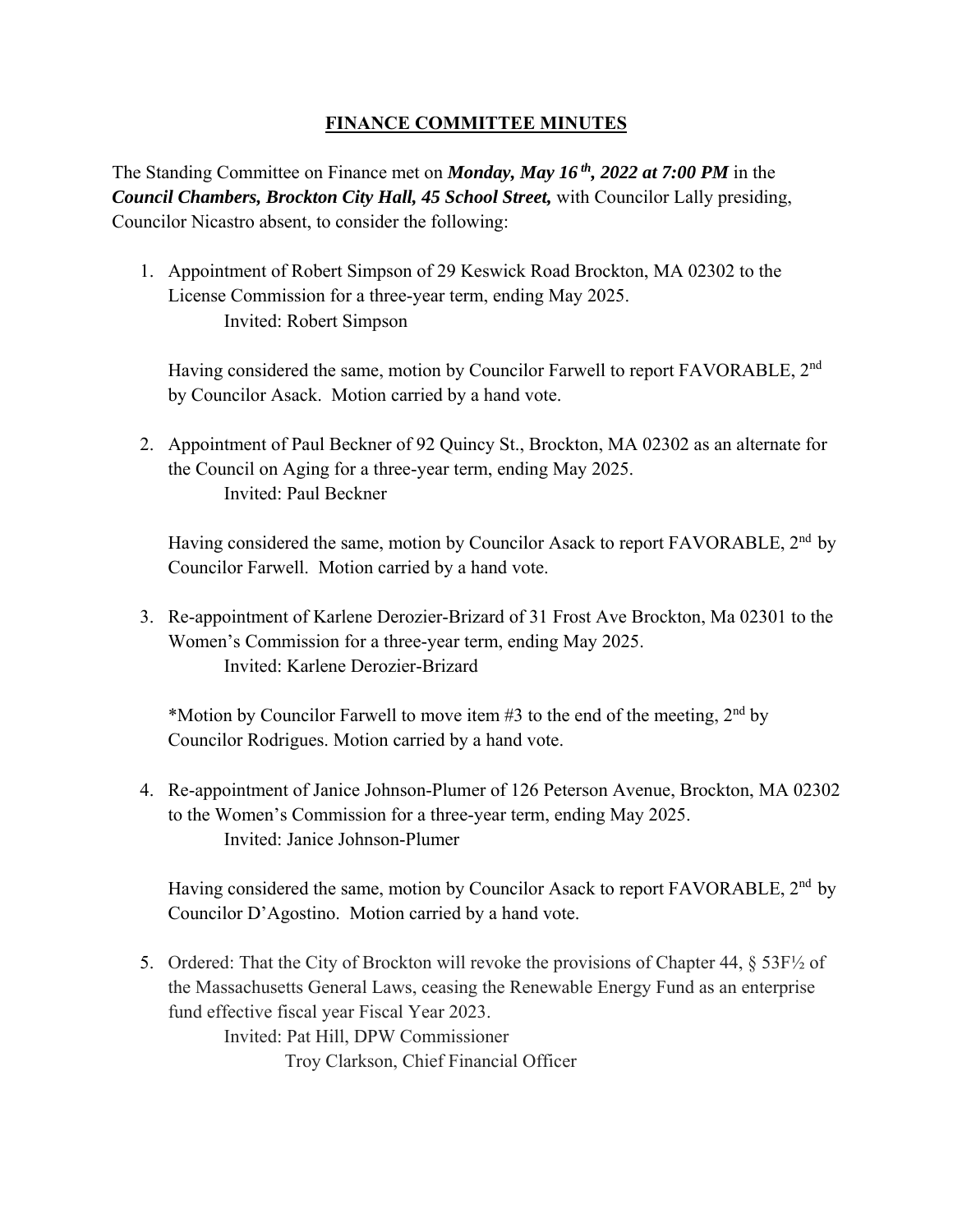\*CFO Clarkson states that the amount of money that has flowed through this enterprise fund over the last several years is minimal. It has required a small subsidy over the last few years. One of the main suggestions that the Department of Revenue gave to the City of Brockton was that this enterprise fund should be eliminated because it is an underperforming asset. The city is working together to come up with another long-term solution for this solar project. CFO Clarkson states that it makes sense to him to decommission this enterprise fund because he feels that it is no longer necessary.

\*Councilor Thompson asks what level of subsidy this has required in FY22 to which CFO Clarkson states that it was around \$14,000, but he's not sure of the exact number. Councilor Thompson goes on to ask when this solar field was put into operation. CFO Clarkson tells him that it has been some time, potentially between 2004 & 2007.

\*Councilor D'Agostino asks how much it would cost to upgrade or fix this brightfield, to which CFO Clarkson tells him that around the last time it was looked at, the cost exceeded \$100,000.

Having considered the same, motion by Councilor Farwell to report FAVORABLE, 2nd by Councilor Thompson. Motion carried by a hand vote.

\*Motion by Councilor Asack to take items #6, #8 and #15 collectively as they are related to the same matter. 2<sup>nd</sup> by Councilor D'Agostino. Motion carried by a hand vote.

- same 6. Ordered: That the following named sum be and the same is hereby transferred as the was submitted by the Mayor as follows: Transfer of: \$78,000 FROM……. ASSESSORS OFFICE-PURCHASE OF SERVICES \$78,000 TO……… ASSESSORS OFFICE-FULL TIME SALARIES \$78,000 Invited: John O'Donnell, Chairman Troy Clarkson, Chief Financial Officer
- same 8. Ordered: That the following named sum be and the same is hereby transferred as the

was submitted by the Mayor as follows: Transfer of: \$61,128 FROM: LAW DEPARTMENT-PURCHASE OF SERVICES \$20,000 HUMAN RESOURCES-FULL TIME SALARIES \$41,128 TO: LAW DEPARTMENT-FULL TIME SALARIES \$61,128 Invited: Megan Bridges, City Solicitor Troy Clarkson, Chief Financial Officer

 same15. Ordered: That the following named sum be and the same is hereby transferred as the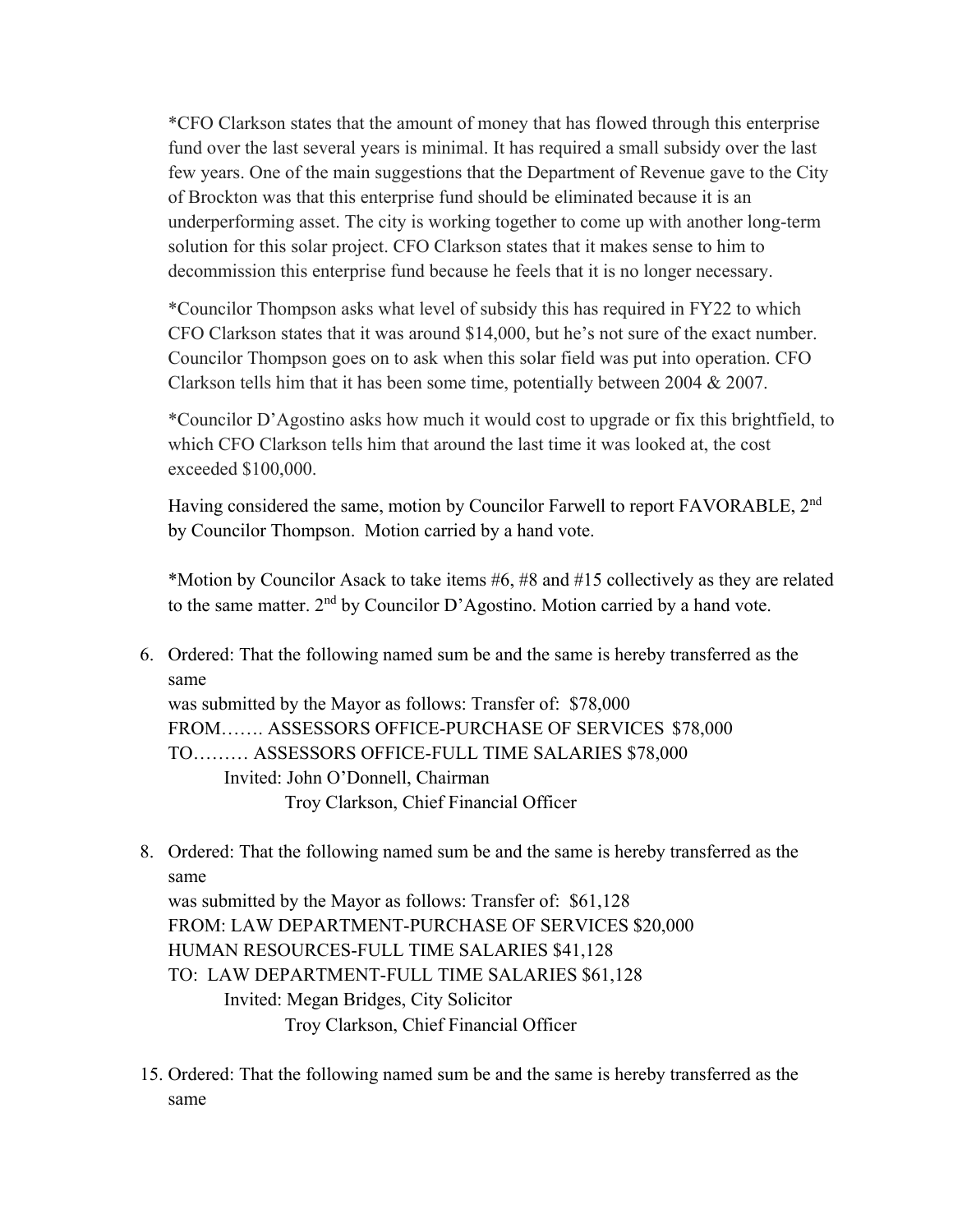was submitted by the Mayor as follows: Transfer of: \$19,079 FROM: TREASURER/COLLECTOR-PURCHASE OF SERVICES \$4,000 HUMAN RESOURCES-FULL TIME SALARIES \$15,079 TO: TREASURER/COLLECTOR-FULL TIME SALARIES \$19,079 Invited: Martin Brophy, Treasurer Troy Clarkson, Chief Financial Officer

\*CFO Clarkson states that in December this council approved changes to the pay ordinance which increased the pay for most of the ordinance employees in the city. Most of these changes were funded from within the existing salary budgets. However, the three departments that are requesting transfers are departments that did not have sufficient funds in their salary line. CFO Clarkson states that when it was possible, the transfers have been funded within the departmental budget, but in some cases additional funds were required. There is no overall increase for the operating budget in the city.

Having considered the same, motion by Councilor Rodrigues to report FAVORABLE, 2<sup>nd</sup> by Councilor Farwell. Motion carried by a hand vote.

 same 7. Ordered: That the following named sum be and the same is hereby transferred as the

was submitted by the Mayor as follows: Transfer of: \$22,880.05 FROM: EMERGENCY MANAGEMENT AGENCY- PURCHASE OF SERVICES \$2,048 HUMAN RESOURCES-FULL TIME SALARIES \$22,832.05 TO: EMERGENCY MANAGEMENT AGENCY- FULL TIME SALARIES \$22,880.05 Invited: Stephan Hooke, Director

Troy Clarkson, Chief Financial Officer

\*CFO Clarkson notes that item is related to the three that were just passed. Increases were made to the salaries in the Emergency Management department as part of the ordinance change noted previously.

\*Councilor Teixeira notes that the sums do not add correctly to equal the sum stated in the order.

\*Councilor Thompson asks for clarification on what the math is. The sum of the transfer should be \$24,832.05.

\*Motion by Councilor Teixeira to make the amendment to change the math regarding this item, 2nd by Councilor Asack. Motion carried by a hand vote.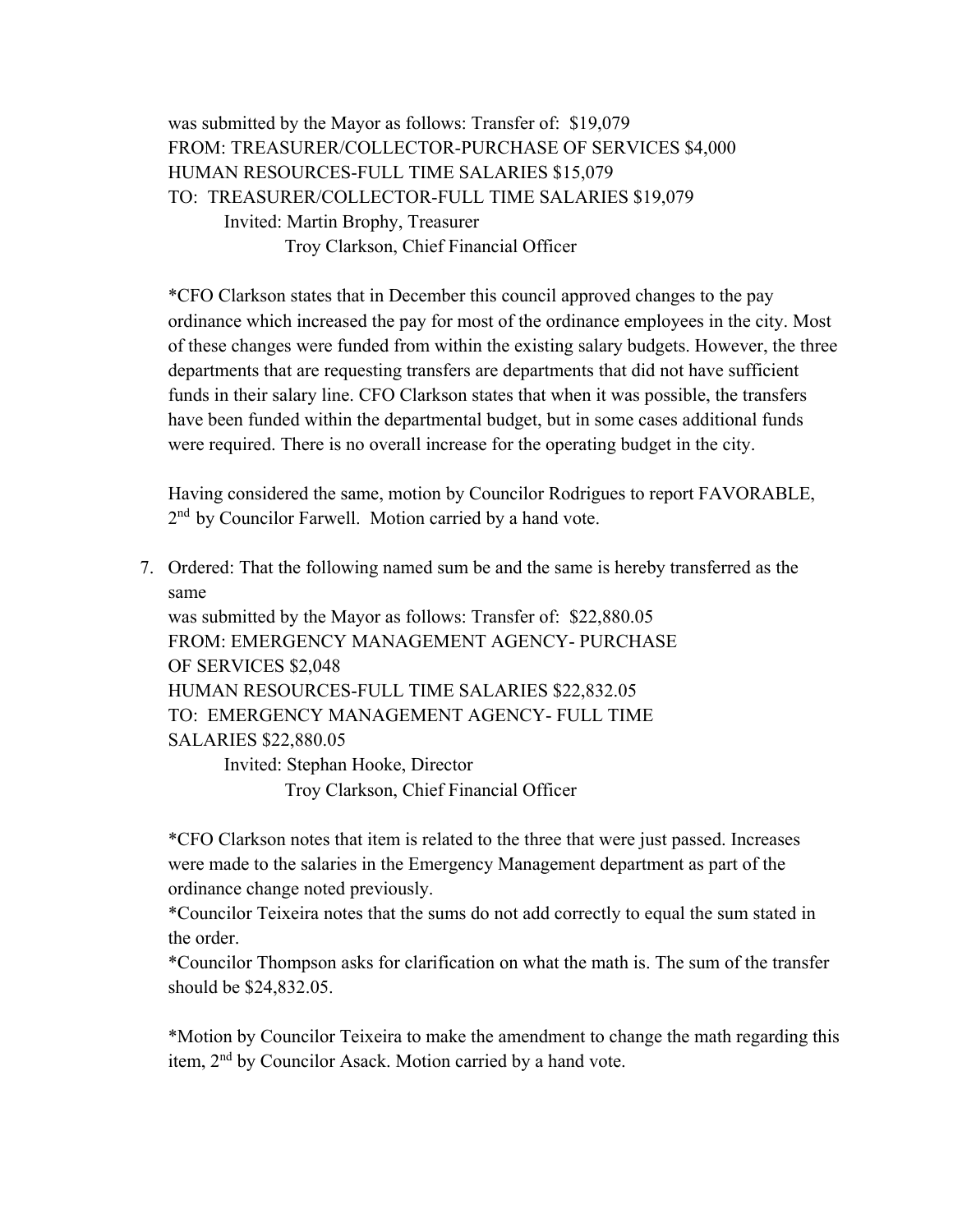Having considered the same, motion by Councilor Farwell to report FAVORABLE, 2<sup>nd</sup> by Councilor Asack. Motion carried by a hand vote.

 same 9. Ordered: That the following named sum be and the same is hereby transferred as the

was submitted by the Mayor as follows: Transfer of: \$50,000 From: Department of Public Works- Highway- Personal Services- Other Than Overtime To: Department of Public Works- Highway- Personal Services- Overtime (This transfer is necessary in order to cover projected overtime expenses and emergencies for the remainder of the fiscal year.)

Invited: Pat Hill, DPW Commissioner Troy Clarkson, Chief Financial Officer

\*Commissioner Hill states that this transfer is to continue the level of service that has been provided from the Highway Department. He states that the overtime budget took a substantial hit in the month of November when we had the Nor'easter. During this, there were 5-6 days of straight overtime. COVID also impacted this department and pay raises as well.

Having considered the same, motion by Councilor Thompson to report FAVORABLE, 2<sup>nd</sup> by Councilor Teixeira. Motion carried by a hand vote.

10. Ordered: That the City of Brockton appropriates the amount of Sixteen Million Dollars (\$16,000,000) to pay costs of designing, reconstructing and rehabilitating the City's sewer system, including, but not limited to cleaning, inspecting and relining sewer lines and mains, manhole rehabilitation, bypass pumping and all other costs incidental and related thereto. To meet this appropriation the City Treasurer, with the approval of the Mayor, is authorized to borrow said amount under G.L. c. 44, §8(4), or pursuant to any other enabling authority, and to issue bonds or notes of the City therefor. Further Ordered: That the City Treasurer is authorized to file an application with The Commonwealth of Massachusetts' Municipal Finance Oversight Board to qualify under G.L. c. 44A any and all bonds or notes of the City authorized by this vote, and to provide such information and execute such documents as the Municipal Finance Oversight Board of The Commonwealth of Massachusetts may require.

> Invited: Pat Hill, DPW Commissioner Martin Brophy, Treasurer Troy Clarkson, Chief Financial Officer

\*CFO Clarkson states that in regards to items 10, 11 and 12, they are all requesting a large sum of money collectively. He goes on to say that the city has demonstrated the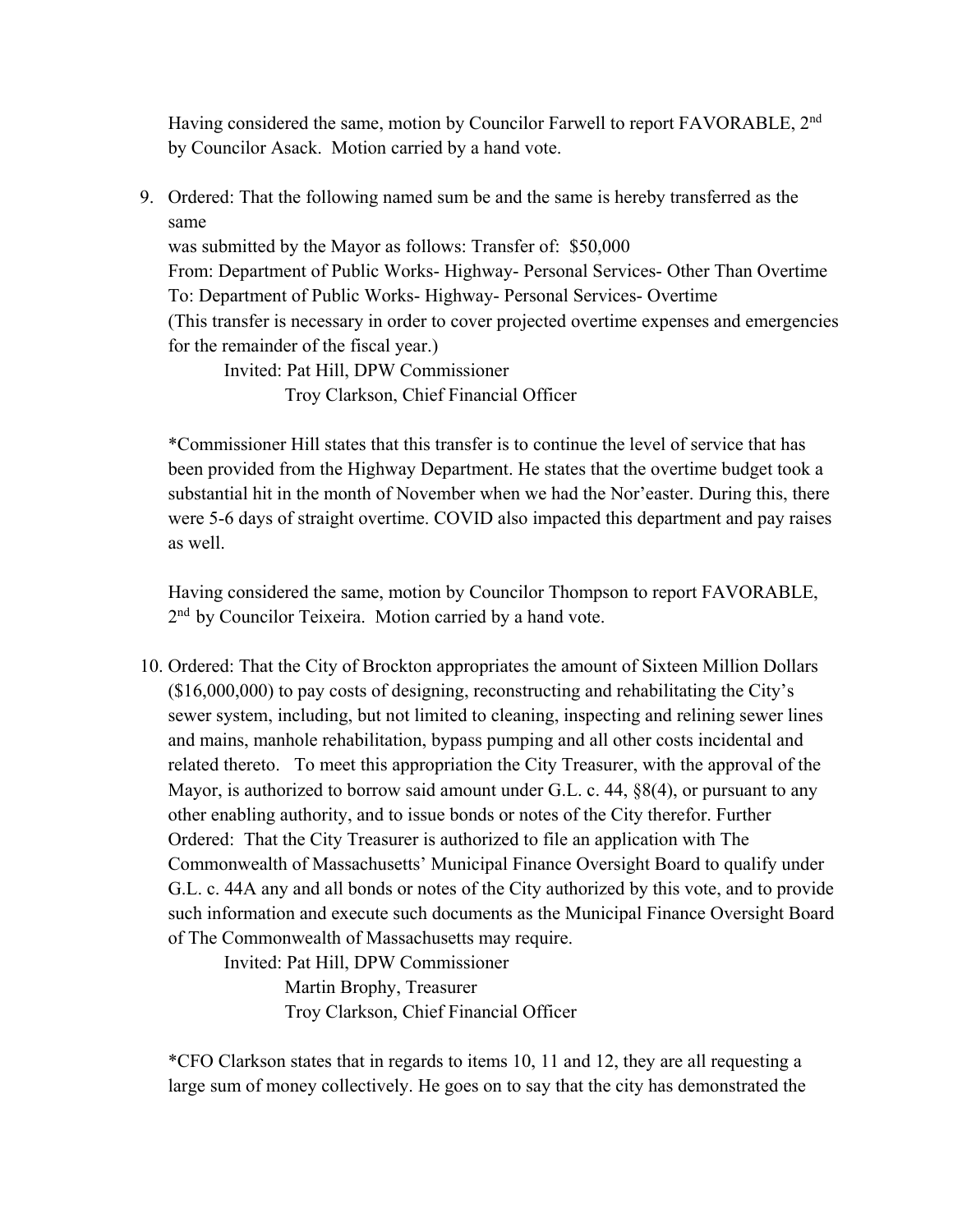opportunity for these borrowings to fit within our current debt schedule in the water and sewer enterprise funds not creating any further pressure on the rate-payers in the city and not requiring any additional appropriation to support this debt. CFO Clarkson tells the council that he has provided a series of payback schedules that have been approved by the Commonwealth under the state revolving fund. This fund is specifically geared toward water and sewer projects. Sewer projects get a preferred interest rate which as of now is 1.5%. They also get a certain percentage of principle forgiveness; the standard is and has been 9.9%. We have been notified that the principle forgiveness will be at least 17.4%. This takes the 16-million-dollar project and reduces it to \$13,000,206. \*CFO Clarkson goes on to say that we have the ability to temporarily borrow and pay interest only for a few years. The plan is to slide this \$16,000,000 in debt which are improvements to the sewer system and temporarily borrow for a few years to take advantage of the precipitous debt drop off in order to be able to borrow this large amount of money and take on new debt without increasing the budgeted amount that we spend. \*In the sewer enterprise, significantly more work can be done in addition to this \$16 million over the next few years and keep in within our current debt profile, which is important.

\*DPW Commissioner Hill states that the initial phase of this work has been approved for \$2.2 million. This lining project will begin sometime before June of next year. \*Councilor Thompson asks if the 17.4% principle forgiveness is locked in and definite to which Mr. Clarkson states that it is the minimum. It could be as high as 49%. The Commonwealth has not committed to telling a final percentage. There has been no guidance on how the Bipartisan Infrastructure Law money will be applied.

\*Councilor Thompson notes that CFO Clarkson said that the plan for the first few years of this borrowing is to pay interest only. After the precipitous drop, the plan is to pay both interest and the debt. CFO Clarkson tells him that that is correct. This drop occurs in or around 2028; Councilor Thompson asks if we would be able to ride this out until then. CFO Clarkson states that we can, and notes that the initial phase is only a few million. The proposed \$16,000,000 is the max to be borrowed and will not be spent all at once. We will only need to pay interest on the amount that is borrowed.

 \*Councilor Thompson asks what exactly the first \$2.2 million will get us. Commissioner Hill tells him that it will be used for lining. The DPW lines a substantial portion of the collection system every year. It provides less water and sewer to treat. He states that the projects pay for themselves. Councilor Thompson asks about the previous linings and if this will finish off the city, to which Commissioner Hill states that this will finish a portion of the city.

\*Councilor Thompson asks if this work is done by the DPW or if it is contracted. Commissioner Hill tells him that it is contracted.

\*Most of our sewers are clay lined with PVC.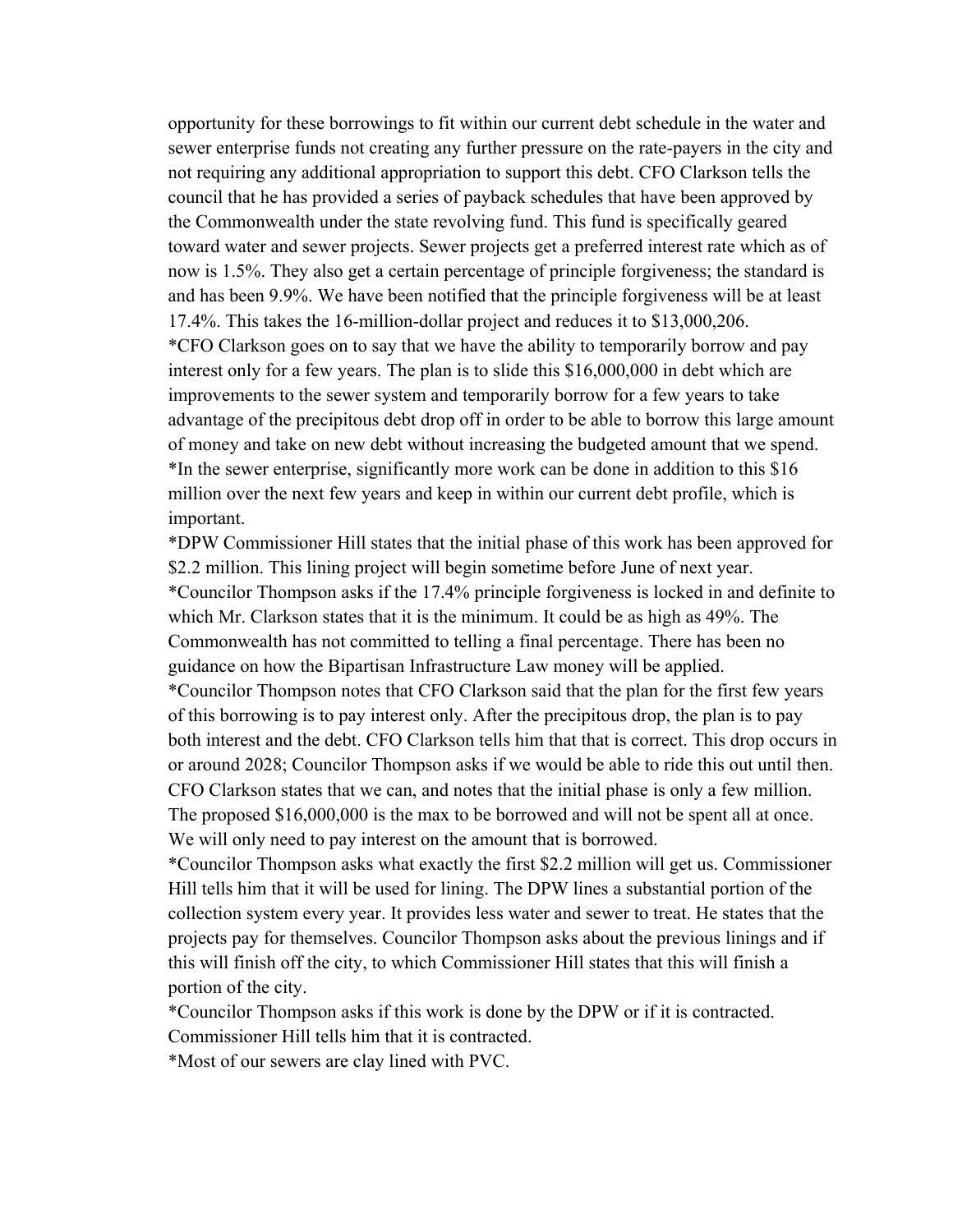\*Councilor Thompson asks when it is expected to move past the initial \$2.2 million onto the additional phases to which Commissioner Hill tells him that every year they apply for this relining project. He goes on to say that there are a couple of other projects in the queue right now as well. Councilor Thompson asks if the additional projects would require another borrowing or if they are a part of this \$16,000,000 to which Commissioner Hill tells him that it would be part of this sum.

\*Councilor Thompson clarifies that any projects that will be used through this sum of money will only be subject to the 1.5% interest rate and the 17.4% principle forgiveness if it is approved through the state revolving fund to which Mr. Clarkson said yes. The projects do not need to be SRF approved, but that is the only way to get these incentives. \*Councilor Farwell states that there is for sure a need to get these projects done. He also states that he is well aware of the significant amount of money being talked about regarding these three items. He states that the city is already borrowing \$98 million for the public safety facility and he reiterates that idea that these funds are coming out of the enterprise fund. He goes on to say that this is binding future mayors and City Councils to understand that the revenue going into the enterprise fund needs to be enough to cover the debt.

\*Councilor Farwell states that while this work has to be done, this borrowing needs to be treated seriously. One of the main reservations he has about this borrowing is that the need these projects has been known since last March. The letter from bond council was dated March 17.

\*Councilor Farwell states that as a City Council, they should get an accompanying list of what needs to be done, where it will be done, an appropriate timeline, and the approximate completion dates.

\*Councilor Farwell states that he is disappointed that given all of the preliminary work done to receive this borrowing, they are just hearing about it in the month of May when so much is happening in the following months. He states that there is not enough information being shared.

\*Councilor Farwell asks why we are borrowing \$16,000,000 if only \$13,000,216 is needed. He asks if the order should be amended to reflect this. CFO Clarkson tells him no due to the fact that the SRF only gives the principle forgiveness fund and interest rate after the full amount has been authorized.

 and will disperse materials asked for. Councilor Farwell tells him that nothing was done \*CFO Clarkson tells Councilor Farwell that he is on board with getting information out, wrong, but he hopes that the process regarding how information is dispersed will change in the future.

\*Councilor Farwell asks for a summary on a ward by ward basis as to what is anticipated to be done and when with footnotes on what may disrupted by these projects.

\*Councilor Rodrigues refers to the increased interest rates everywhere. He asked what guarantee they have that this interest rate is actually going to be 1.5% by the time the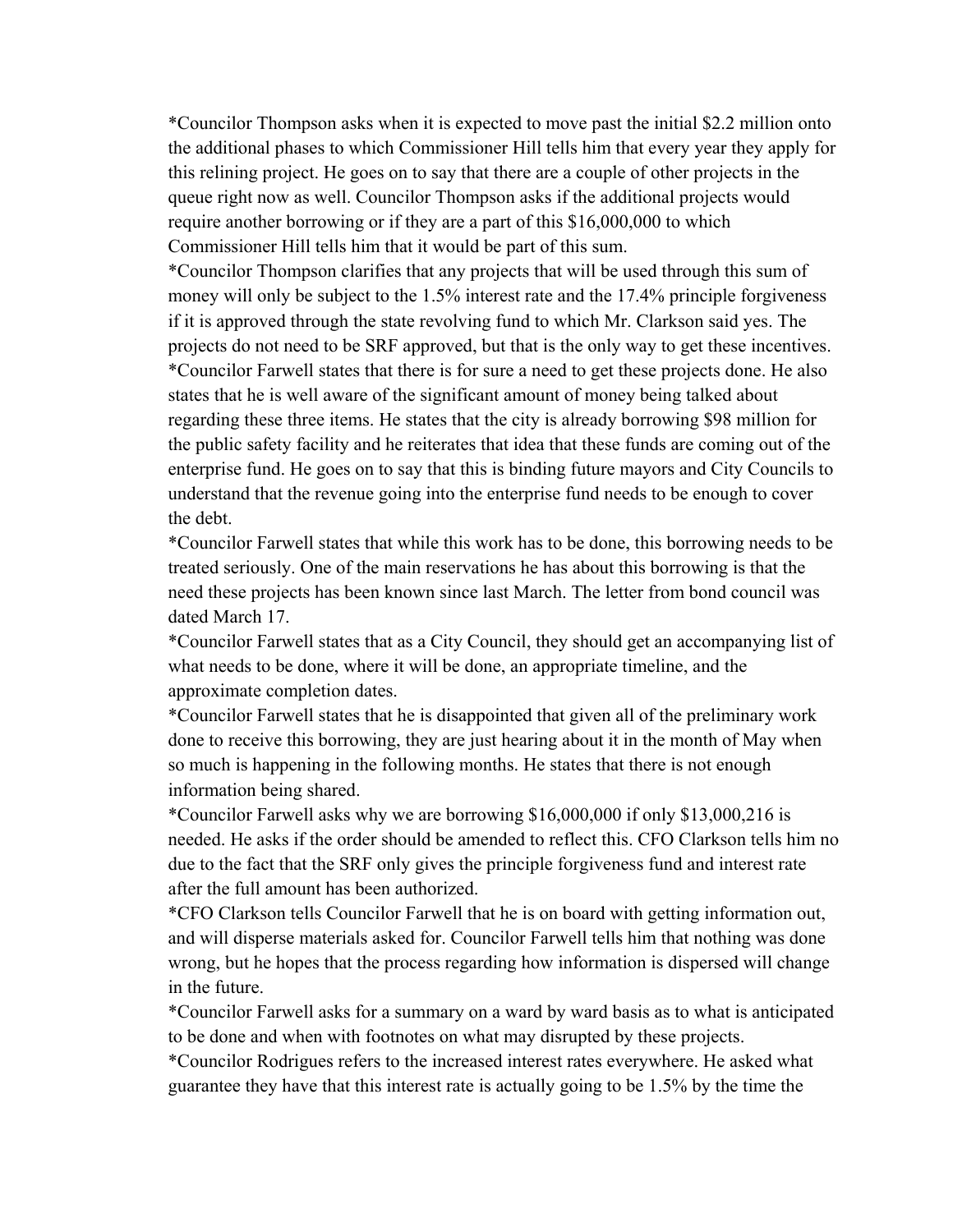borrowing is approved. CFO Clarkson states that he believes that the SRF has generally been recession proof and the rates stay consistent. There is no guarantee, but CFO Clarkson has reasonable assurance due to what's happened in the past.

\*CFO Clarkson states that the Commonwealth requires that we agree to the projects proposed before the end of the FY. If it takes the council a few weeks to approve this, CFO Clarkson is confident that the interest rates will remain the same, but he cannot guarantee it.

\*Councilor D'Agostino states his concerns about the amount of debt the city already has and what is in the very near future and how it will affect the tax payers. He goes on to talk about the rates and fees that have recently been added to water and sewer bills in the city, and asks if they are supposed to go toward those projects. CFO Clarkson states that these fees do go toward these projects, it may not always be directly, but they do play a part in paying off the debt. These rates were put through to create revenue in the enterprise fund to fund capital projects. He goes on to reiterate the fact that this borrowing will not put any additional pressure on the tax payers.

\*Councilor D'Agostino asks if there is a limit that the city can borrow to which CFO Clarkson states yes. He states that the general rule of thumb in Massachusetts for municipalities is that we spend no more than 10% of our operating budget on principle and interest. In the budget that was filed with the city clerk on May  $16<sup>th</sup>$ , the principle and interest debt figure is around \$16,000,000, out of a general fund budget that's almost \$470,000,000. Therefore, we are well below that threshold. One of the reasons that we were able to get such a competitive interest rate on the pension obligation debt recently approved was because our debt profile is so low.

\*Motion by Councilor Thompson to postpone this item, along with item 12 to the next finance committee meeting, 2nd by Councilor Farwell.

\*On the motion, Councilor Asack asks CFO Clarkson if postponing this until the next finance meeting on June  $20<sup>th</sup>$  is cutting too close to the deadline. CFO Clarkson states because it is a debt issue, it requires three readings in council.

\*Council President Lally tells the committee that by reporting favorably or unfavorably back to the full City Council for the meeting on May 23<sup>rd</sup>, they could still get their three readings in.

\*Councilor Thompson withdraws his motion to postpone.

Having considered the same, motion by Councilor Thompson to report FAVORABLE, 2<sup>nd</sup> by Councilor Rodrigues. Motion carried by a hand vote.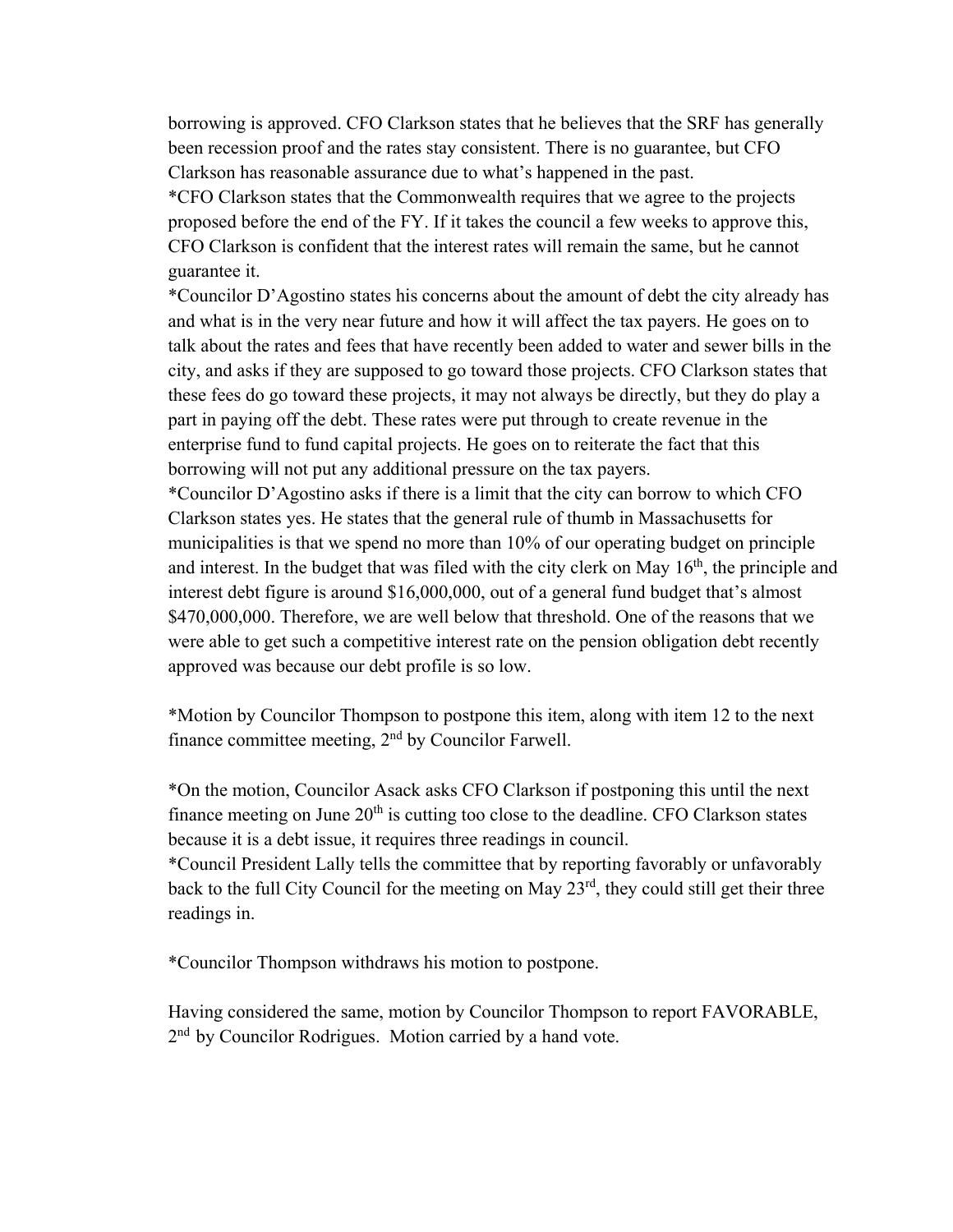\*Motion by Councilor Tavares to take item #3 from the end of the meeting and hear it at this time, 2nd by Councilor Asack. Motion carried by a hand vote.

3. Re-appointment of Karlene Derozier-Brizard of 31 Frost Ave Brockton, Ma 02301 to the Women's Commission for a three-year term, ending May 2025. Invited: Karlene Derozier-Brizard

Having considered the same, motion by Councilor Asack to report FAVORABLE, 2<sup>nd</sup> by Councilor D'Agostino. Motion carried by a hand vote.

11. Ordered: That the City of Brockton appropriates the amount of Six Hundred Thousand Dollars (\$600,000) to pay costs of conducting a lead service line inventory and creating a detailed electronic database and map of the City's water service lines, including the payment of all costs incidental and related thereto. To meet this appropriation the City Treasurer, with the approval of the Mayor, is authorized to borrow said amount under G.L. c. 44, §7(7), or pursuant to any other enabling authority, and to issue bonds or notes of the City therefor. Further Ordered: That the City Treasurer is authorized to file an application with The Commonwealth of Massachusetts' Municipal Finance Oversight Board to qualify under G.L. c. 44A any and all bonds or notes of the City authorized by this vote, and to provide such information and execute such documents as the Municipal Finance Oversight Board of The Commonwealth of Massachusetts may require.

Invited: Pat Hill, DPW Commissioner Martin Brophy, Treasurer Troy Clarkson, Chief Financial Officer

\*CFO Clarkson states that this is a requirement of the DEP to do this important work. He goes on to say that he feels confident that this is appropriate and affordable now. \*Councilor Rodrigues asks why the city needs to borrow \$600,000 if the fees from the water and sewer bills are adding up and the city already has this money. He sums up his question by asking why the city needs to borrow \$600,000. CFO Clarkson tells him that by going through the SRF, the principle forgiveness is still on the table. Councilor Rodrigues states that he gets that there is money being saved, but at the end of the day whether it's paid up front or down the line, it is all relative.

\*Commissioner Hill reiterates the fact that it's 20% principle forgiveness, therefore it's a significant amount saved. He goes on to say that they're anticipating that this project will be funded at 49% due to the severity of this project, which roughly equals a \$300,000 principle forgiveness. This isn't set in stone, but it is the way everything is pointing as of now. Councilor Rodrigues states that if that is the case, he has no problem with that. \*Councilor D'Agostino asks how long it typically takes for the principle forgiveness to happen. CFO Clarkson states that the SRF is renewed every year, so each project is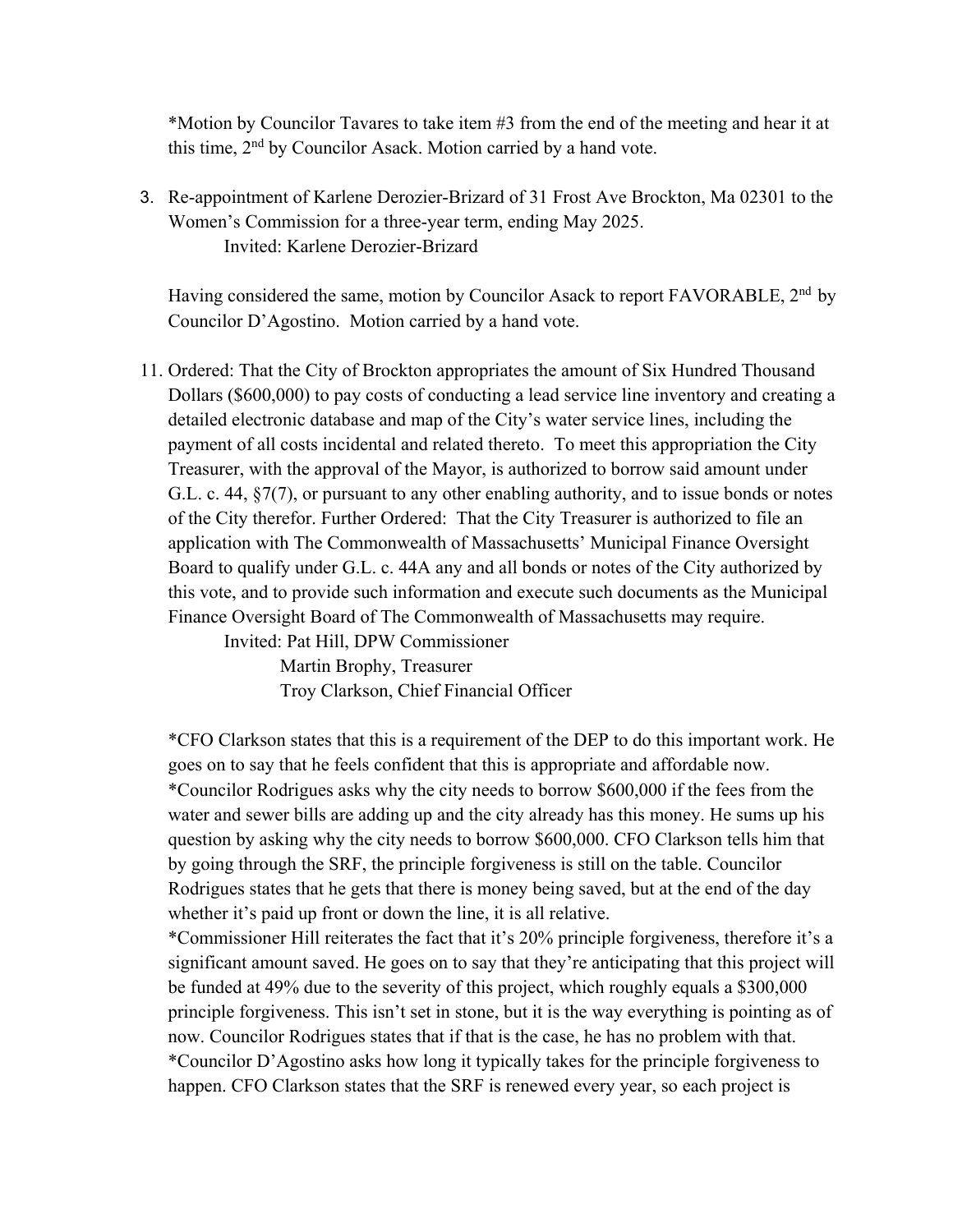completed on an annual basis. Commissioner Hill states that when the project is complete and the loan is closed out, the principle forgiveness comes up front and only the 1.5% is paid based on the total project value after the forgiveness.

\*Councilor D'Agostino asks if the city can pay off whatever is left of the debt in one lump sum, or if it has to be made in payments. CFO Clarkson states that the City Council authorizes the Treasurer and the Mayor to borrow the money. They are not required to borrow the full amount of money authorized. It is often that the CFO rescinds borrowing authorizations when they are no longer necessary.

\*Councilor Thompson moves to talk about the project itself. He states that these monies are to be used to hunt for lead piping in our system to which Commissioner Hill states that that is correct. Commissioner Hill states that what would be identified as lead service lines are service lines from the water main into the property that is entirely lead. Commissioner Hill states that in his 20-years with the Water Department in the city, he has never seen a lead pipe. He goes on to say that the purpose of this is to look through the 26,000 locations and identify which services could potentially have lead service lines, put them into a GIS map, and then select a percentage of services that are unknown as the EPA looks at them. Commissioner Hill states that the city is obligated to be lead service free by 2025.

\*Councilor Thompson states that any service line installed after 1975 would more than likely be cleared of lead, to which Commissioner Hill tells him that he is correct. Councilor Thompson goes on to say that we may have some understanding on which possibly have lead based on when they were installed, but others that we truly have no clue about. Commissioner Hill states that it depends on the record keeping over the years. He states that the department has to go through all 26,000 location cards to be sure there isn't anything missed. Commissioner Hill states that it is important to note that the SRF looks at this as the number one priority for the next five years.

\*Councilor Thompson asks how long it will take to identify all of the lead service lines in Brockton. Commissioner Hill states that he expects everything to be identified by June of next year. He goes on to ask how long it will take to complete the lead service project and have all of them replace. Commissioner Hill states that it will depend on the size of the project; but he states that it could be a couple of years.

Having considered the same, motion by Councilor Thompson to report FAVORABLE,  $2<sup>nd</sup>$  by Councilor D'Agostino. Motion carried by a hand vote.

12. Ordered: That the City of Brockton appropriates the amount of Thirty-Four Million, Eight Hundred Thousand Dollars (\$34,800,000) to pay costs of designing, constructing, equipping and furnishing an advanced water reclamation facility (AWRF) necessary for the efficient disposal of biosolids, which project will include, but not be limited to, demolition of the existing incinerator, installation of new sludge thermal dryers, sludge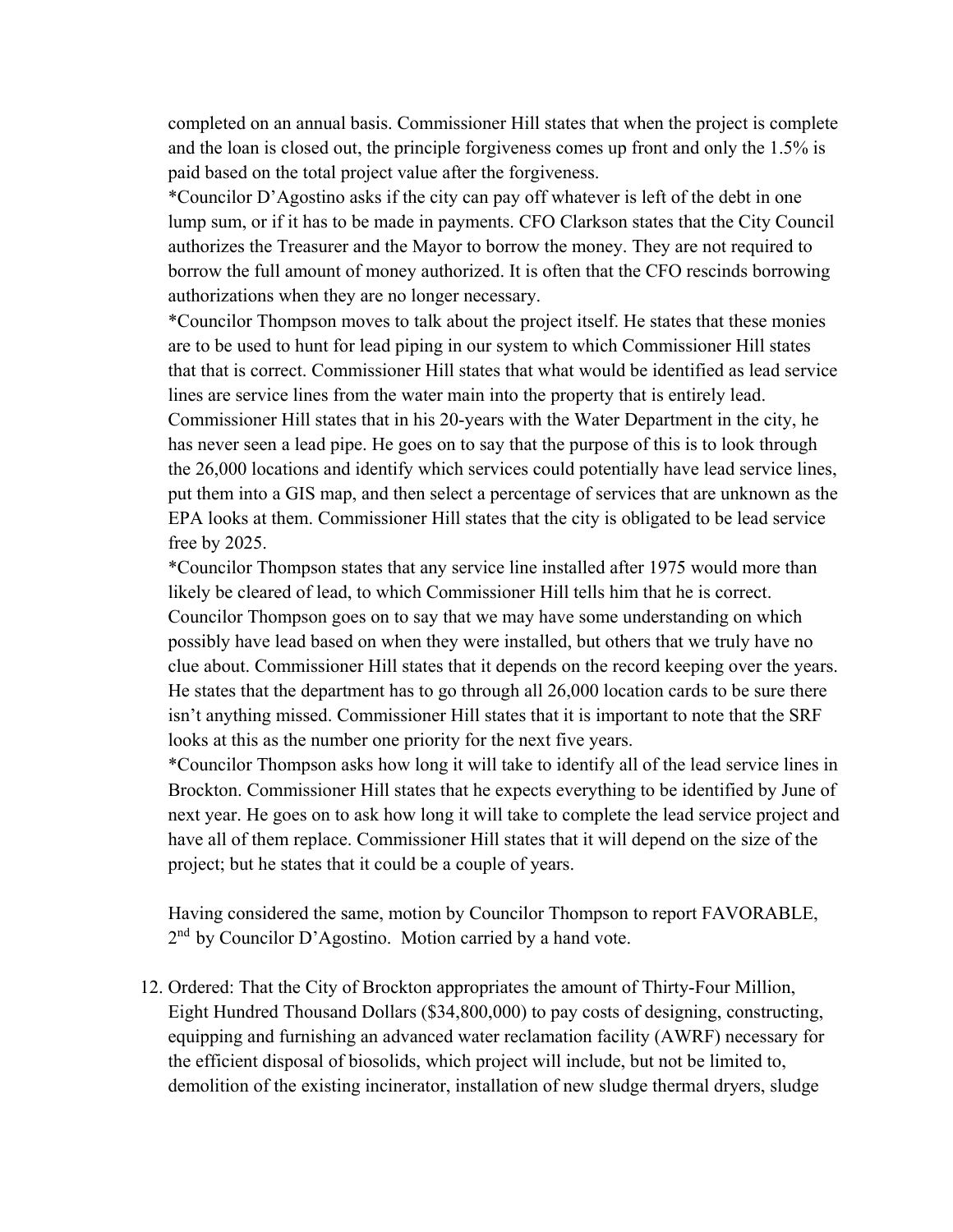conveyance equipment and all other ancillary systems and any other related repairs and upgrades to the AWRF, and including the payment of all costs incidental and related thereto. To meet this appropriation the City Treasurer, with the approval of the Mayor, is authorized to borrow said amount under G.L. c. 44, §7(1), §8(14), or pursuant to any other enabling authority, and to issue bonds or notes of the City therefor. Further Ordered: That the City Treasurer is authorized to file an application with The Commonwealth of Massachusetts' Municipal Finance Oversight Board to qualify under G.L. c. 44A any and all bonds or notes of the City authorized by this vote, and to provide such information and execute such documents as the Municipal Finance Oversight Board of The Commonwealth of Massachusetts may require.

Invited: Pat Hill, DPW Commissioner Martin Brophy, Treasurer Troy Clarkson, Chief Financial Officer

\*Councilor Farwell asks for a point of parliamentary inquiry on a couple of things. He asks Council President Lally if it is his intention to have a special meeting to approve the budget to which he replies yes. Councilor Farwell goes on to ask if there is anything other than the timing of borrowing orders that would preclude having the adoption of the budget as one agenda item, and then a second agenda item that is approval of these loan orders. Council President Lally states that there is nothing to his knowledge stopping this from happening. Councilor Farwell concludes that as long as it is in the agenda, this can happen and can meet the borrowing order timing and deadlines. Councilor Farwell asks Mr. Brophy if it is correct that loan orders need to have 8 votes, or two thirds of the votes, to which Mr. Brophy tells him that he is correct. Mr. Brophy goes on to say that another caveat to a loan order is that when it is passed to a third reading it needs to be advertised ten days prior to the final vote.

\*Council President Lally reads a letter from Councilor Nicastro who was absent from the meeting. She writes that she learning about the sludge dryer about a week ago. She has some concerns about Ward 4 being a bit of a dumping ground, and would like the item postponed to a later date, after her ward meeting on June  $1<sup>st</sup>$  so she can discuss this item with her ward.

\*Councilor Farwell states that a few things he and Councilor Nicastro were worried about were the financial and environmental impacts on the city. He questions how it will affect Ward 4 environmentally, and what the projected budget is totally and completely. He believes that this project could potentially host an abundance of issues, and that the public needs to know a lot about this and should be able to discuss it.

\*CFO Clarkson states that he would like to talk about how this works financially for the city, and how he understands that it is counter-intuitive to hear that there will be a borrowing of \$35 million and save money; he moves to address the issue.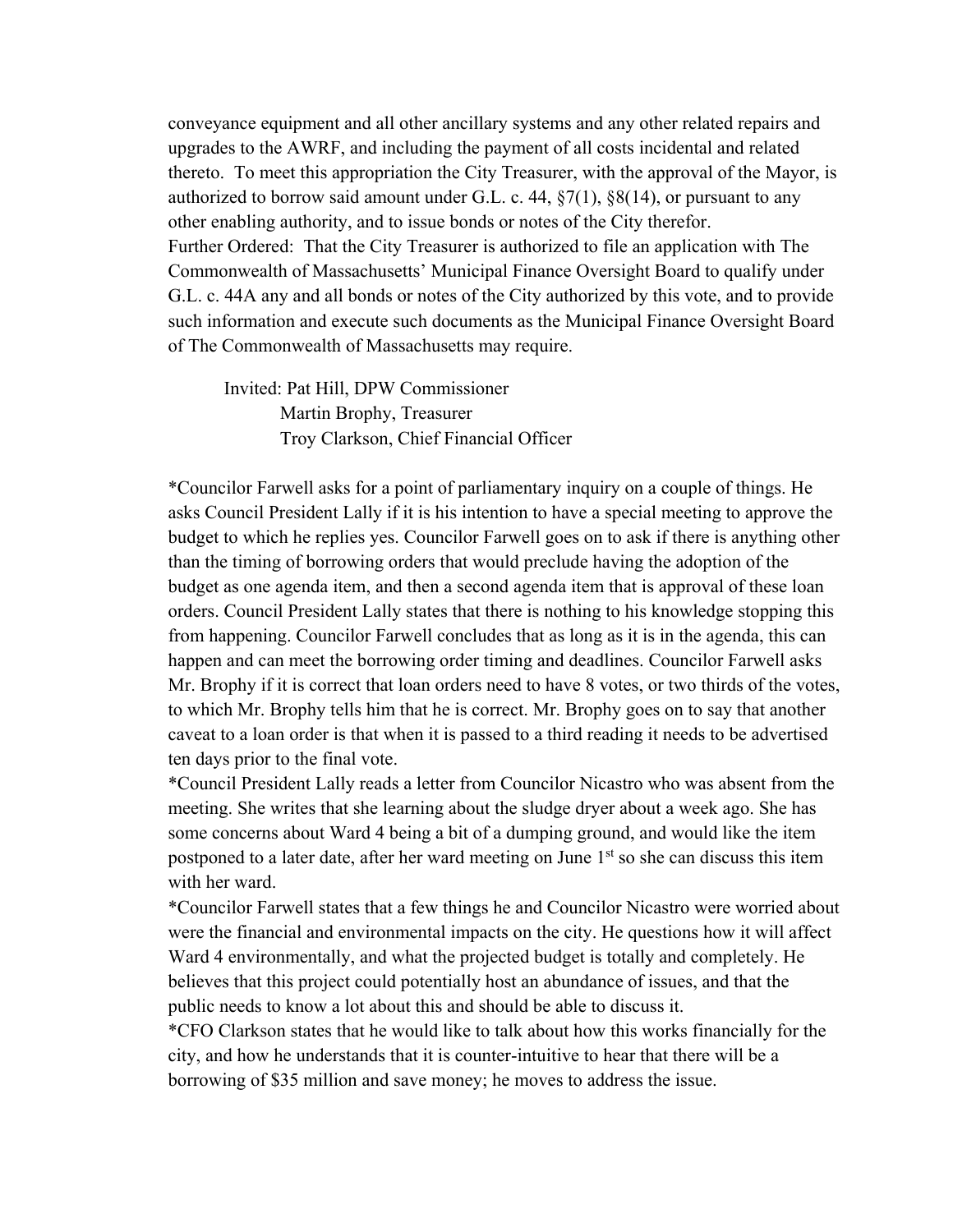\*CFO Clarkson states that the challenge for the city is that right now out of the sewer enterprise, we spend approximately \$2.5 million a year out of the operating budget of the enterprise in transportation and disposal of sludge.

\*In the first year of borrowing with the 17.4% forgiveness, the total principle and interest would be \$1.8 million, resulting in a savings in year one of nearly \$700,000. If the Commonwealth increases the 17.4% forgiveness to a higher number, then those savings would only increase.

\*CFO Clarkson concludes that this is a very sound initiative and makes good fiscal sense. \*Councilor Thompson states that we can also sell the treated sludge. He goes on to ask if this is a plant, if we are building a separate building, or if this is within the existing complex. He concludes by asking what the \$34 million is getting us. Commissioner Hill states that this is going to put two pieces of equipment into service; the sludge dryer and a pyrolysis unit. He goes on to say that the dyers will fit within the main building where the incinerator used to stand and the pyrolysis unit will sit outside. These machines will be operated by Veolia.

\*Councilor Thompson asks if this is a quick process. Commissioner Hill states that that is not the case/ He goes on to say that there is probably a years' worth of engineering to be done to be sure that they fit within the building and to get everything going.

\*Councilor Thompson asks what the environmental impacts of these dryers are. Commissioner Hill begins by telling him that sludge typically gets transported to the only incinerator in New England which is in Connecticut. When this sludge gets transported, it is mainly liquid. The sludge dryers will be able to dry the sludge to 90% so that it will be 90% solid. From there, the 90% solid will be put into the pyrolysis machine which is basically a high-heat combustion chamber, and it reduces it to biochar. Commissioner Hill states that we are projected to produce 4.5-5 tons a day of biochar.

\*Councilor Thompson states that with heating comes exhaust. He wants to know what exactly is coming out of the exhaust stack. Commissioner Hill states that with the two technologies together, there won't exactly be a stack coming out of the dryer. The heat produced by the dryer will be introduced to the pyrolysis machine to increase the efficiency of it. The only stack will be out of the pyrolysis unit itself. Commissioner Hill states that this technology is used in Europe; it is not something new. The sludge removal issue had been around for 5-6 years. He goes on to say that numerous other cities and towns have thought about doing this, but none has followed through. Doing it in house will save on trucking costs because there will be no need to transport the sludge. In regard to Councilor Thompson's initial question, Commissioner Hill isn't sure what comes out of the pyrolysis unit.

\*Councilor Thompson asks if this equipment is being used anywhere else in Massachusetts and Commissioner Hill tells him no.

\*Councilor Thompson asks if the DEP will sign off on something like this. Commissioner Hill states that the sludge drying process is being done in Massachusetts.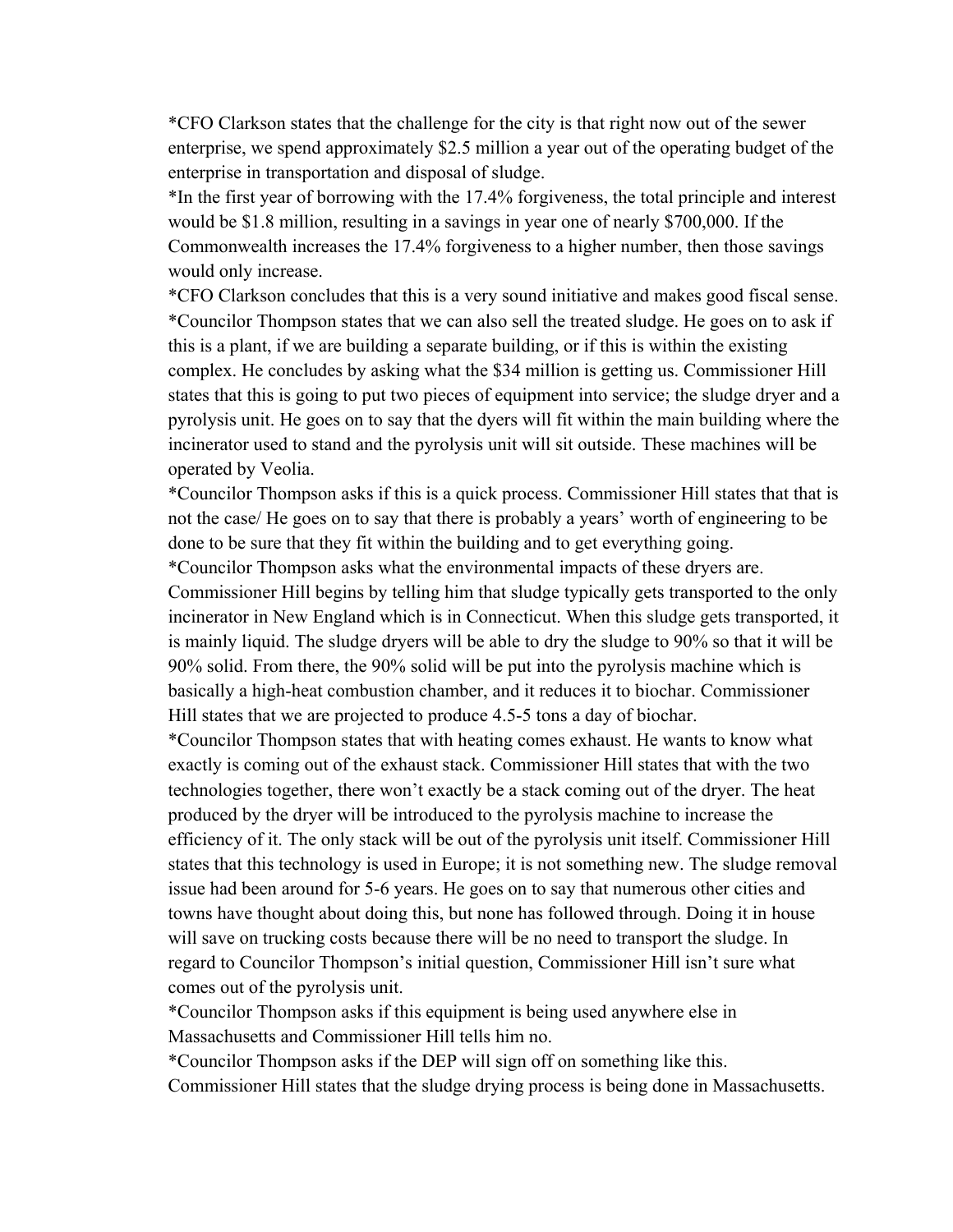This technology has been around for 15-20 years. The pyrolysis unit is a new technology to the United States. Commissioner Hill states that there will be approval from the EPA before we purchase these machines.

\*Councilor Thompson asks if there is any anticipation or expectation to take on sludge from another city or town. Commissioner Hill tells him that it is not designed for that. The machines are sized for the number of wet tons that are produced a day. He states that there will be room to accept other sludge, but that is not the goal.

\*Councilor Thompson states that according to the paper provided, the City of Brockton only receives 10% of the proceeds from the sale of the sludge; he asks why.

Commissioner Hill states that that's a negotiable thing. That is currently what the model plant that Commissioner Hill saw in California receives. He states that that is \$300 per ton. Councilor Thompson asks who gets the other 90%, and Commissioner Hill tells him that it's removed entirely by the manufacturer of the unit, and they remove it for free. They get 90% of the product.

\*Councilor Thompson asks what the biochar is used for. Commissioner Hill tells him that it is currently used in soils and is pretty popular in the farming industry.

\*Councilor Farwell reiterates the idea that there is only one other of these operations in the entire United States. Commissioner Hill agrees, and goes on to say that there are three other installations currently happening now, two in Pennsylvania and one in New Jersey meaning that the technology is accepted through the EPA.

\*Councilor Farwell states that the projected savings is difficult to nail down. If Veolia is going to operate this, they may very well want an increase in their payment each year that we give to them to operate the plant. He asks if this was factored in to the projected savings. Commissioner Hill tells him that this conversation was had with Veolia, and it doesn't seem as though it's going to be more than one or two additional employees to operate this.

\*Councilor Farwell states that he hopes that the council moves to postpone this item. He goes on to say if this is recommended favorably, it will seem like a smack in the face to residents of the city. He states that he does not want the southeast section of the city to be known as the sludge receptacle of the city. He states that before anything is done on this, there needs to be a meeting in Ward 4 to hear the residents take on things. He thinks it'll be beneficial for the Ward 4 councilor, Commissioner Hill and CFO Clarkson to make a presentation to the residents and to hear the residents' concerns.

\*Motion by Councilor Farwell to postpone to a future Finance Committee meeting after the Ward 4 meeting on June  $1<sup>st</sup>$ ,  $2<sup>nd</sup>$  by Councilor Teixeira.

\*On the motion, Councilor Rodrigues asks how much the city pays to truck the sludge to Connecticut every year. Commissioner Hill states this fiscal year it was about \$2,000,000, but it will continue to go up each year. Councilor Rodrigues goes on to ask if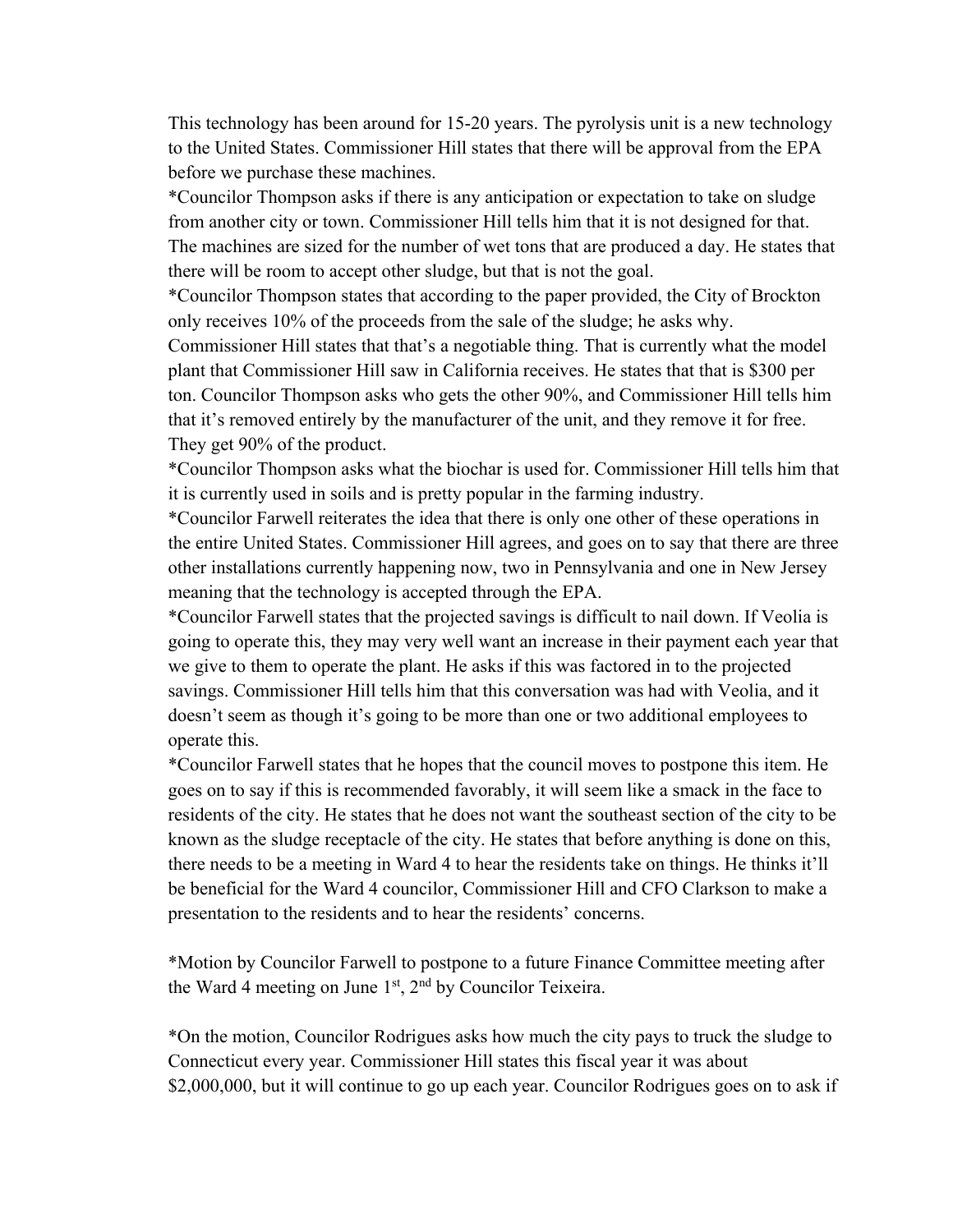this technology works, if it'll be savings for the city to which Commissioner Hill replied yes.

\*Councilor Rodrigues states that given the time sensitive matters, he thinks that it is important to report favorably to the full City Council. He notes that he will attend the Ward 4 meeting on June  $1<sup>st</sup>$ , and if he doesn't end up liking something that he hears, he is will be sure to table the matter at the next meeting. He states that as a resident of ward 4, he is willing to push it forward so the City Council has about a month or so to reconvene on the matter.

\*On the motion, Councilor Farwell states that he understands the timing of things, and that is why he is a bit resentful. He states that this could have been broached a long time ago, and it could've been fully vetted without rushing.

\*On the motion, Councilor Mendes clarifies that if it was to be postponed there will not be enough time to pass it before the deadline.

\*On the motion, Councilor Thompson states that a lot of things will not be answered until the engineering is complete. Commissioner Hill states that that is correct. Commissioner Hill goes on to say that generally speaking, they wouldn't be trying to rush anything through; he states that the SRF program usually comes out in February, but this year it came out last week.

\*On the motion, Councilor D'Agostino asks that if this does get postponed and the city does not meet the deadline, what the negative implications are exactly. Commissioner Hill tells him that if a loan appropriation isn't put in place with the SRF program when they ask for it, then that money that was set aside for this project in particular, will go to another project. In conclusion, the risk could be that we lose this entire opportunity. \*Councilor D'Agostino states that he has concerns about the negative environmental implications from this project. He asks that answers to these environmental questions come up at the next reading.

 that this is just a point of information, and wonders if there is potentially a state law that \*Councilor Farwell states that in section 2-86 of the ordinances of the City of Brockton, it reads "any ordinance, order or resolution may be passed through all its stages of legislation at one session; provided, that no member of the council objects thereto; but if any member of the council objects, the measure shall be postponed for that meeting." He goes on to say that unfortunately, we do not have legislative council here. He states reflects this.

\*CFO Clarkson states that the 10-day ad requirement is not waivable as part of that section of the ordinance. He goes on to say that he understands the reservations that the councilors have and accepts their pleas to have more information whole-heartedly. To conclude, he states that making this work within the constraints of the statute and the ordinances is what is most important.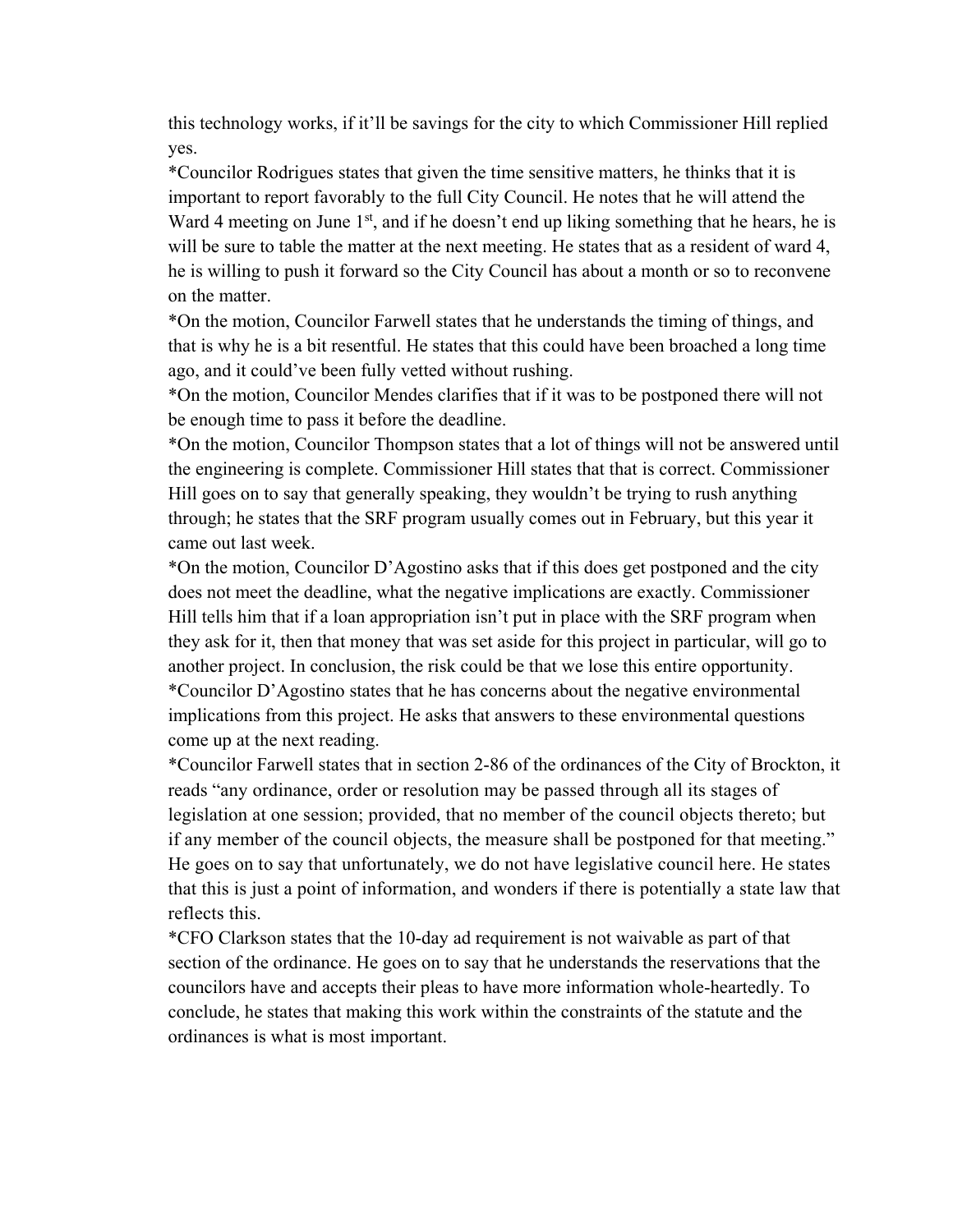\*With a motion properly made and seconded to postpone this item to the next Finance Committee Meeting, a rollcall vote fails with two yays and seven nays.

Having considered the same, motion by Councilor Thompson to report FAVORABLE, 2<sup>nd</sup> by Councilor Rodrigues. Motion carried by a hand vote.

 same 13. Ordered: That the following named sum be and the same is hereby transferred as the

was submitted by the Mayor as follows: Transfer of: \$48,011.95

From: Department of Public Works- Highway- Snow Removal

To: Department of Public Works- Highway- Personal Services- Other Than Overtime Invited: Pat Hill, DPW Commissioner

Troy Clarkson, Chief Financial Officer

\*Commissioner Hill states that this is a transfer that is done every year.

Having considered the same, motion by Councilor Farwell to report FAVORABLE, 2<sup>nd</sup> by Councilor Minichiello. Motion carried by a hand vote.

 same 14. Ordered: That the following named sum be and the same is hereby transferred as the

was submitted by the Mayor as follows: Transfer of: \$635,456.00

From: Department of Public Works- Highway- Purchase of Services

To: Department of Public Works- Highway- Capital

(These funds will be used for the purchase of snow and ice removal equipment.)

Invited: Pat Hill, DPW Commissioner

Troy Clarkson, Chief Financial Officer

\*Councilor Thompson asks what exactly is being purchased, to which Commissioner Hill tells him that the goal is to purchase two new sidewalk plows. The machines themselves and the attachments that come with them are \$180,000 apiece. The machines will come with a v-plow and a 48-inch snow blower. He states that these machines will allow for the sidewalks to be opened up fairly quickly.

\*Councilor Thompson asks if these are to supplement that existing sidewalk plows, or if they are in replacement. Commissioner Hill states that the equipment we currently have will be used as long as possible, and that the city doesn't plan on getting rid of it. These new machines serve a need and a purpose.

\*Councilor Thompson asks how many sidewalk plows the city owns, including these two machines. Commissioner Hill tells him that this would bring our total sidewalk plows up to thirteen. Two of which are still waiting on parts, but the other eleven are working. Six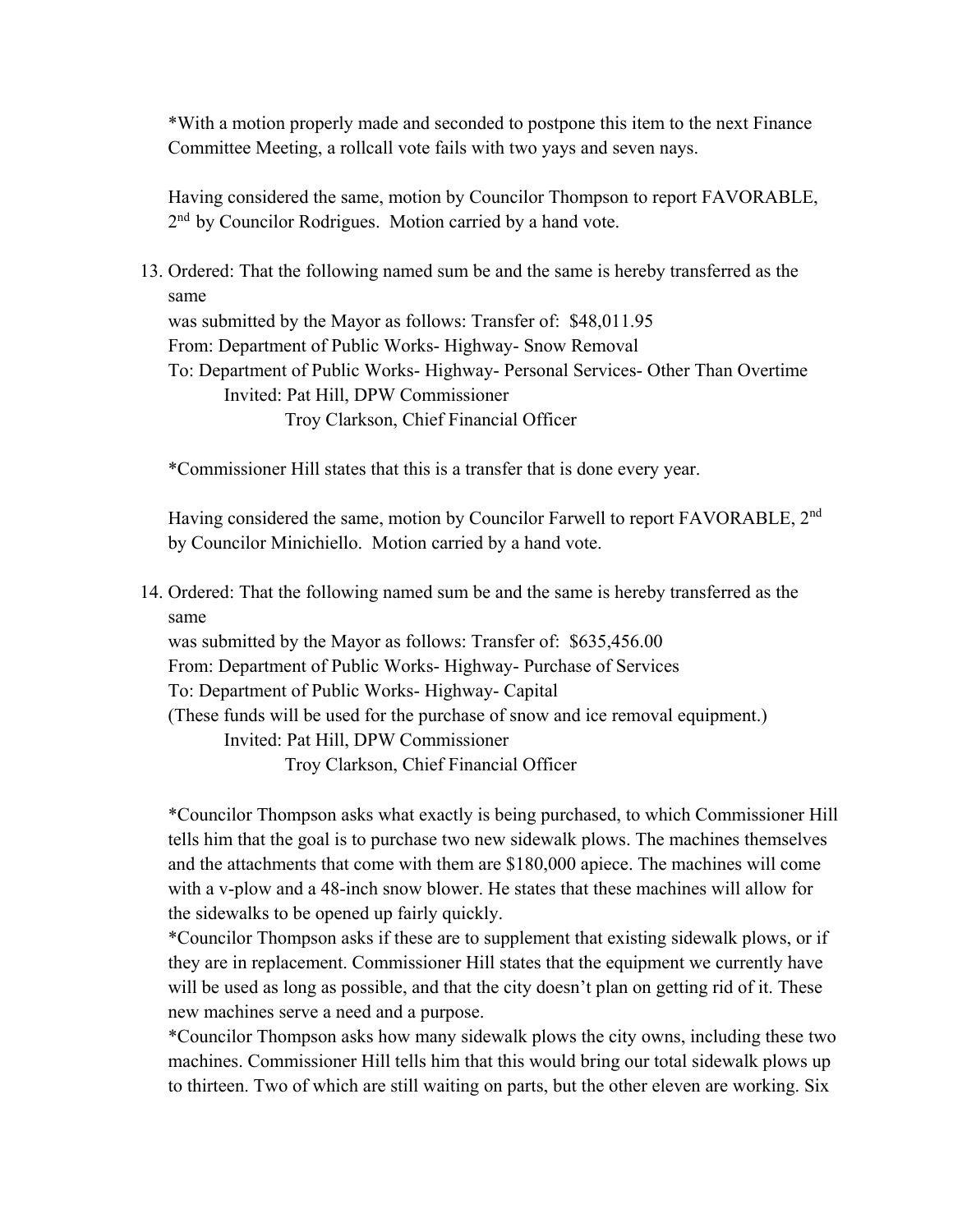of them are ten years old, and weren't equipped for the amount of snow Brockton gets, but they are limping along. There are a few pieces of newer equipment that were purchased that are called trackless machines; even some of these machines aren't powerful enough to get through some embankments.

\*Councilor Thompson asks Commissioner Hill to talk about the streetsweeper also being purchased with this money. Commissioner Hill states that a streetsweeper is \$280,000. We currently have an older machine that is being replaced, but the city typically likes to keep two on hand.

Having considered the same, motion by Councilor Rodrigues to report FAVORABLE, 2<sup>nd</sup> by Councilor Thompson. Motion carried by a hand vote.

 same 16. Ordered: That the following named sum be and the same is hereby transferred as the was submitted by the Mayor as follows: Transfer of: \$297,495 From: Certified Free Cash To: Brockton Police Department – Capital Vehicles Invited: Brenda Perez, Acting Police Chief Troy Clarkson, Chief Financial Officer

\*CFO Clarkson states that this purchase is part of the routine replacement of patrol vehicles. He goes on to say that every year, as part of the close-out of the city's books, a process is undergone. Certified free cash is a "snapshot as of June  $30<sup>th</sup>$ ". The basis of it is revenues in excess of projections and funds budgeted but not spent. The practice in Brockton has been out of necessity to use the entirety of the free cash every year to balance the next year's budget. At the next budget meeting, \$15,000,000 will be proposed to balance this upcoming year's budget. He states that the free cash certified as of last June  $30<sup>th</sup>$  was \$19,305,255. Therefore, there is more free cash left than what is needed to balance the budget.

\*CFO Clarkson states that the funding source for these police cruisers is certified free cash left over. Budgeted funds do not have to be used, and they can be used toward other things, like operations. Money doesn't need to be borrowed, and interest costs are not in question.

\*This transfer in particular is to purchase six police patrol vehicles.

Having considered the same, motion by Councilor Farwell to report FAVORABLE, 2nd by Councilor Teixeira. Motion carried by a hand vote.

 same17. Ordered: That the following named sum be and the same is hereby transferred as the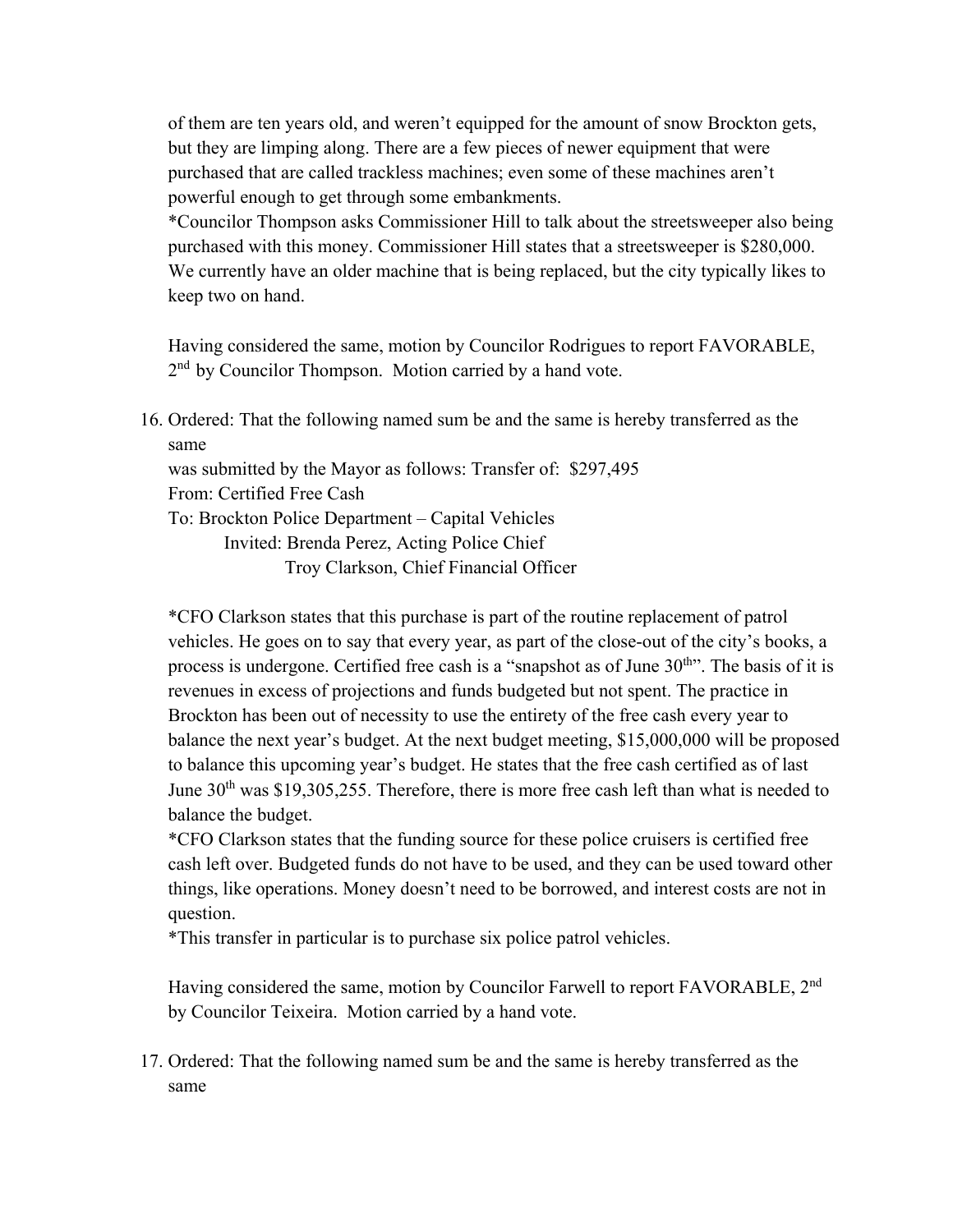was submitted by the Mayor as follows: Transfer of: \$1,400,000 From: Public Property- Vacant and Abandoned Building Revolving Fund To: Public Property - Capital

Invited: Jim Plouffe, Superintendent of Buildings Troy Clarkson, Chief Financial Officer

\*CFO Clarkson states that the balance of this fund is \$2,307,163.

\*Superintendent Plouffe states that over the past couple of years, many buildings have been identified as dangerous and they need to be removed. There are about ten buildings that this fund will pay to demolition as they are a safety hazard.

\*Councilor Farwell states that it is very important to get these buildings down because they are fire issues, and homeless people are camping out in them. They are not stable enough for people to enter, so this is a hazard.

 Superintendent Plouffe tells him that they can be. MGL c. 143 states that if a building is \*Councilor Teixeira asks if a private owned building can be torn down by the city. dangerous and unsafe according to the superintendent and confirmed by the Board of Survey, the city has the authority to take said building down or make it safe. After demolition, the city will lien the property onto the property owner for that amount. Any liens paid from the Vacant and Abandoned Building Fund, would then be put back into that fund once repaid.

\*Councilor Thompson asks what happens to a lot that isn't able to be paid off, to which Superintendent Plouffe tells him that a lot of times, if someone isn't able to pay their lien the lot becomes an abandoned lot. The city can then sell the property, and it will probably be sold for a loss.

\*Councilor Thompson asks if this scenario is essentially a taking of the property. Superintendent Plouffe states that that is correct. It would not immediately be the city's property. It will only become the city's property if the lien does not get paid, and it goes to land court. The lien is solely given to cover the cost of the demolition.

\*Councilor Asack states that this has been done a few times in the past. She states that it does pay to bring the buildings down as they are dangerous and eye sores to our city. She goes on to say that run-down and boarded up buildings do not help our city, and hopes that something can be created in the future that doesn't allow buildings to sit dormant. Possibly creating a time-limit that gives investors a set amount of time to begin a renovation would be helpful in getting these abandoned buildings functional again. \*Superintendent Plouffe mentions a few demolitions that have been paid back by private property owners and reiterates the idea that sometimes the city does get paid back, but it is not always guaranteed.

\*Councilor Teixeira asks if the city works with the owners of the privately-owned property and gives them fair notice that the city wants to demolition their buildings. Superintendent Plouffe tells him that that is correct. The city gives the owner the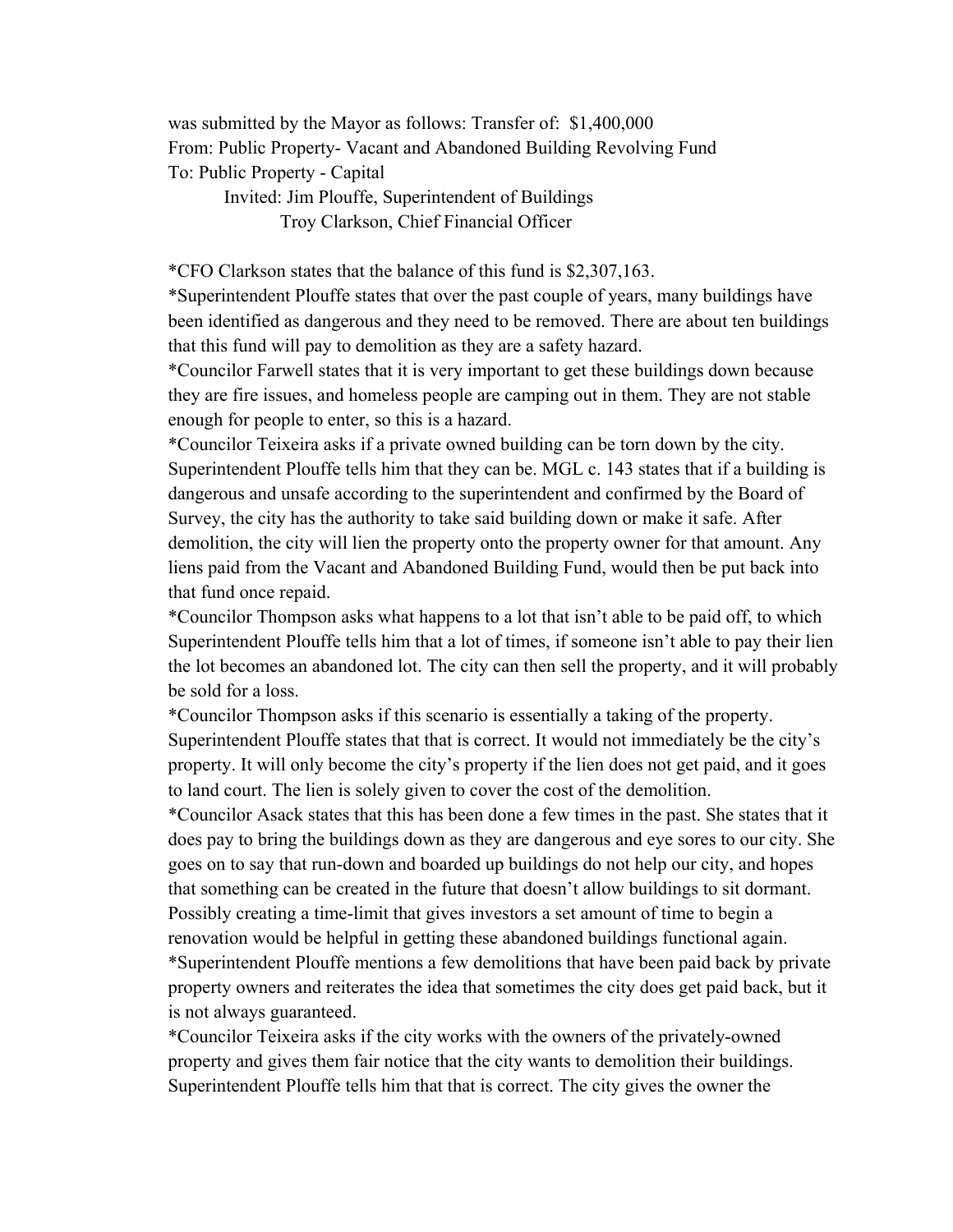opportunity to demolish their own buildings before even touching it. He goes on to say that the city consistently keeps the pressure on the owners to demolish their buildings because if they back-off in any way it is possible that the owner will ignore the threats. \*Councilor Rodrigues states that he doesn't feel comfortable allowing the city to interfere with some of the proceedings of the buildings that are privately-owned. There are owners who have plans for their buildings, and doesn't think that it is fair for the city to move in. He goes on to say that there are plenty of other issues to deal with in the community. Councilor Rodrigues states that the city should be there to help the process of rebuilding or fixing buildings with owners who want the help, rather than taking the building down completely. He states that it doesn't make sense to use city resources to demolish a building when the owner is still very much engaged in the process of fixing their own building. He concludes by stating that there are bigger fish to fry than trying to pick fights with people who are willing to work with the city.

\*Superintendent Plouffe tells him that he doesn't think the city is essentially picking fights. He states that dangerous buildings, like those after fires, are a public safety hazard. These hazards need to be taken care of immediately to prevent injury or any other hazardous issues to the people of the city.

\*Councilor Rodrigues asks if the building that he is referencing has been condemned, which Superintendent Plouffe tells him that in building codes, "condemned" isn't a word used. The building has been declared as dangerous and unsafe. Councilor Rodrigues asks what happens if a building on the demolition list is salvageable, and the owner wants to try to salvage it rather than take it down. Superintendent Plouffe states that the owner was informed that if they receive information from an architect or engineer with drawings showing that they can salvage a building, they can do so. The building in question was turned down by an architect who wasn't comfortable renovating the building; they suggested tearing it down.

 met.\*Councilor Rodrigues asks when the tearing down of buildings begins after the order gets approved. Superintendent Plouffe tells him that the demolition has to go out to bid; the bid documents are ready to go out the Wednesday after City Council approves or rejects the order. It will take a month and a half to two months to begin any demolition. \*Councilor D'Agostino refers to the same building that Councilor Rodrigues was speaking about, and reiterates the idea that the owner was thinking about tearing it down anyway. He asks why the city is stepping in if the owner is gearing up to take the building down themselves anyway. Superintendent Plouffe states that the city steps in when the buildings are unsafe and they haven't been taken down in a period of time. The MGL states that when the Superintendent determines a building to be dangerous and unsafe, the owner has until 12pm the next day after the notice is sent to begin to make the building safe. Superintendent Plouffe states that the building owner gets ample opportunity and notices to fix their own buildings, but sometimes the deadlines do not get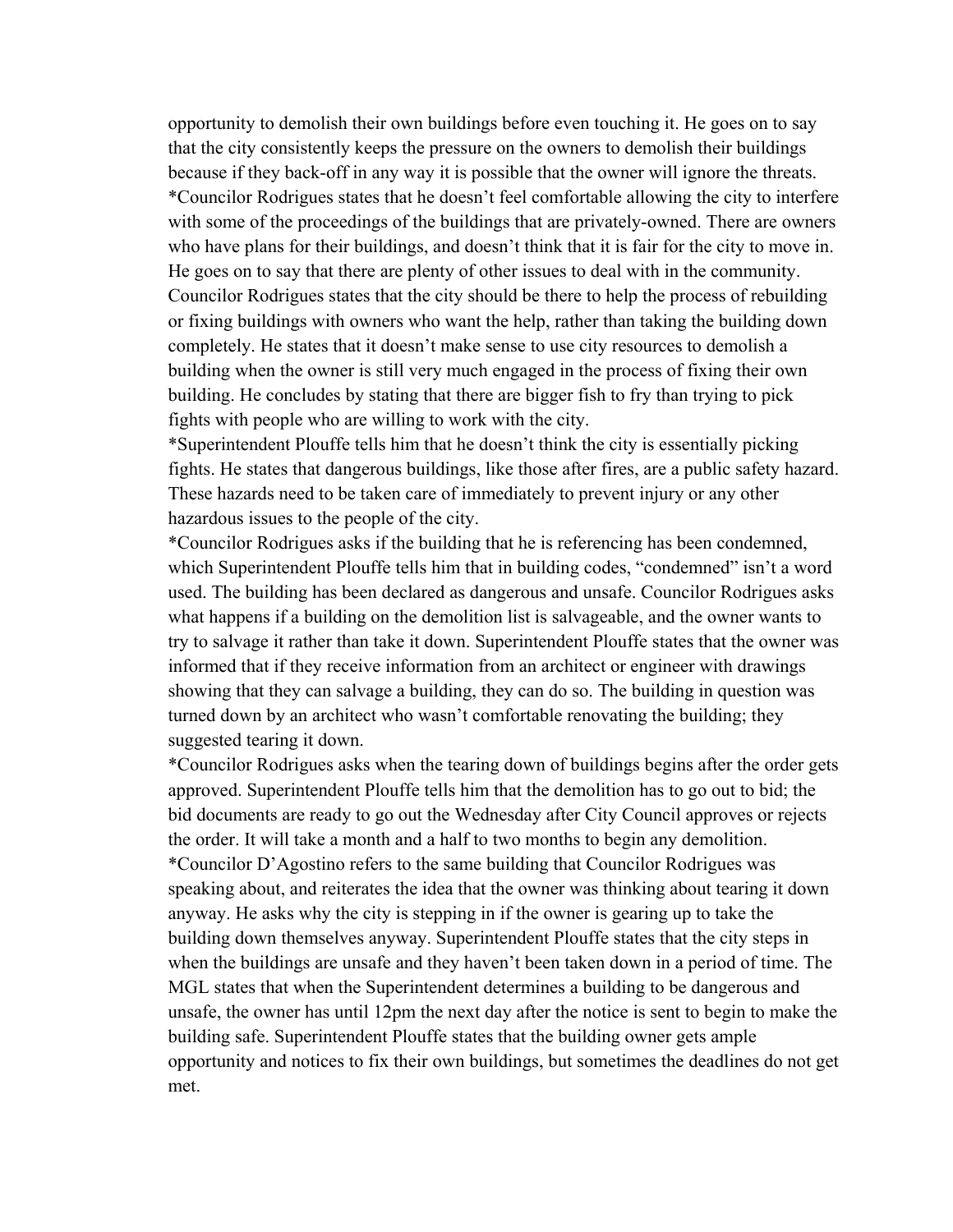\*Councilor Tavares agrees with Councilor Rodrigues and believes that the city should allow more time for the property owners to fix their own buildings as the process for getting permits and contractors is lengthy. While she understands that it is unsafe, she believes that the city should be more helpful and provide more resources rather than moving in to demolish the building so quickly.

\*Councilor Asack states that this will be a great thing for the community in terms of beautification and she believes that a lot of residents of the city will be incredibly happy to see some of these buildings be taken down. She states that we should not wait to bring the buildings down because the longer the city waits, the more it will cost them in the end.

Having considered the same, motion by Councilor Asack to report FAVORABLE, 2<sup>nd</sup> by Councilor Thompson. Motion carried by a hand vote.

18. Resolve: To have Tim Carpenter, Superintendent of Parks, appear before the Brockton City Council Standing Committee on Finance, to discuss efforts for the spring time cleanup and opening of athletic fields and parks in the City of Brockton. Further resolved to have Mr. Carpenter give an update on the plans and timelines concerning repair and rehabilitation of multiple City of Brockton parks and playgrounds. Be it further resolved to have Mr. Carpenter report on the methods, and rules and regulations used for permitting groups to use the city Parks and athletic fields.

Invited: Tim Carpenter, Superintendent of Parks

\*Superintendent Carpenter states that in terms of preparation of ballfields, the parks department likes to do that as early in the year as possible. Permits generally start April 1<sup>st</sup> whether the maintenance gets completed or not. Many times, the weather conditions do not allow for a proper maintenance to be done before the April 1<sup>st</sup> deadline. All deadlines were met this year. Fields were properly lined for opening days as well as weekly games.

\*In terms of the permitting process, all permits offered are available through the Parks Department at their office and online. There is a \$25 application fee for all associated permits.

\*Superintendent Carpenter states that he has been working with Mr. Pallotta, the ARPA project manager, to discuss parks projects and renovations. The focus has been on the Cosgrove Pool. He goes on to say that the city has hired someone who they call a "house doctor" who will do a lot of the survey work for improvements to the parks. \*Councilor Rodrigues asks how many soccer fields in the city are being used and permitted. Superintendent Carpenter states that under the care and control of the Park Department, there is O'Donnell's Playground, Snow Park, East Jr. High, and the fields behind the B.B. Russell school. Councilor Rodrigues follows up to ask what the process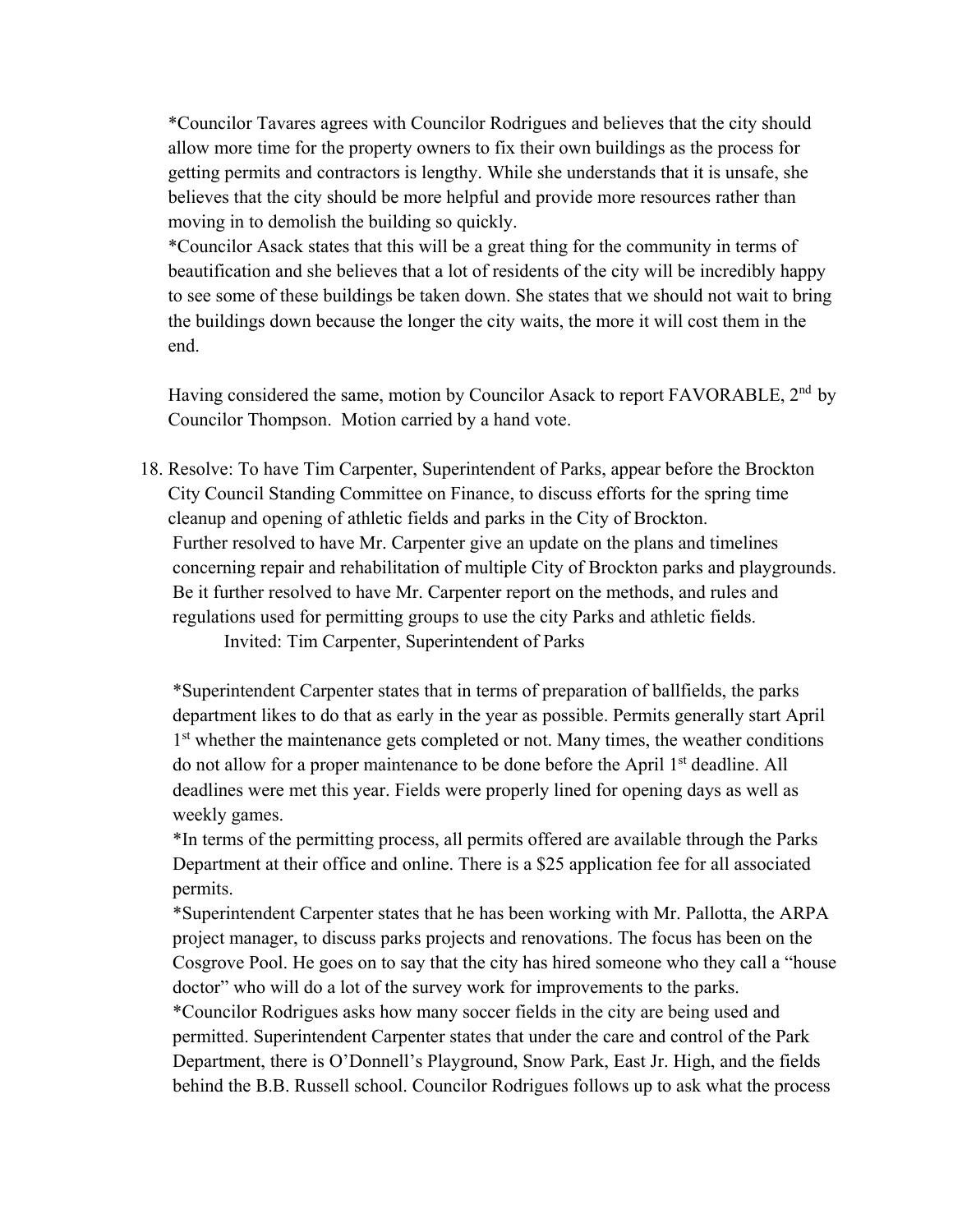is on deciding who gets to use the fields versus who doesn't. Superintendent Carpenter states that the Park Commission has had the long-standing policy that youth sports (18 and under) get first crack at permitting for all field space. If there is space left, that is when permits get opened to adult organizations.

\*Councilor Rodrigues touches on the fact that many youth soccer organizations in the past were using fields that they now cannot use. Superintendent Carpenter states that some of that is determined by youth applications. New Heights Charter School, Cardinal Spellman and Brockton Public Schools alike put through applications to use these fields as well. Councilor Rodrigues reiterates the fact that those schools are typically Monday-Friday permits, whereas the leagues he was talking about play on the weekends. He asks why they have to travel to other cities and towns to use their fields when they've been using Brockton fields for many years prior. Superintendent Carpenter states that while he is not sure which league that he is talking about, there was a vote taken by the Park Commission in October of 2021 in regards to adult use at the Parmenter Playground to not have adult sports on those fields due to many issues and complaints for years on end. Because of this, there are limited fields that adults can use, at least for this year. \*Councilor Rodrigues tells Superintendent Carpenter that there is word that he was told to not rent the fields to the leagues in question. Councilor Rodrigues reiterates the idea that he doesn't truly believe, but wants to make Superintendent Carpenter aware that this is what is being said. Superintendent Carpenter states that his job is to utilize field space without damaging the fields. He states that he does not exclude anyone from renting the field space.

\*Councilor Rodrigues notes that several years ago, City Council approved a \$1.5 million dollar borrowing to get an artificial turd soccer field in the city. He asks what is taking so long in terms of getting the ball rolling. Superintendent Carpenter tells him that the initial plan was for the field behind the B.B. Russell (Parmenter), which he states may not have been the best choice. They are working to shift their focus to put the turf field elsewhere in the city. He goes on to say that while this is still in conversation, the original borrowing will not cover how much the field costs; it costs much more than that. \*Councilor Rodrigues notes that it has been three years in the making, and asks if there is anyway that this particular project could be pushed along quicker. He goes on to say that no matter where this field goes, someone will have an issue with it. He notes that ARPA monies can be used as well to push this along.

\*Councilor Rodrigues states that it's unfair to expect people over 18 years old to just stop playing soccer. Once the 18-year old's turn 19, they are no longer the priority, and he thinks that it is very unfair especially since this is not the case for many residents in the city. Superintendent Carpenter states that the Park Commission voted not to charge youth leagues. Many youth leagues are 18 and under. 18 and over leagues are considered adult, therefore there is a fee. He reiterates the idea that being over 18 does not mean that they cannot play in the community anymore.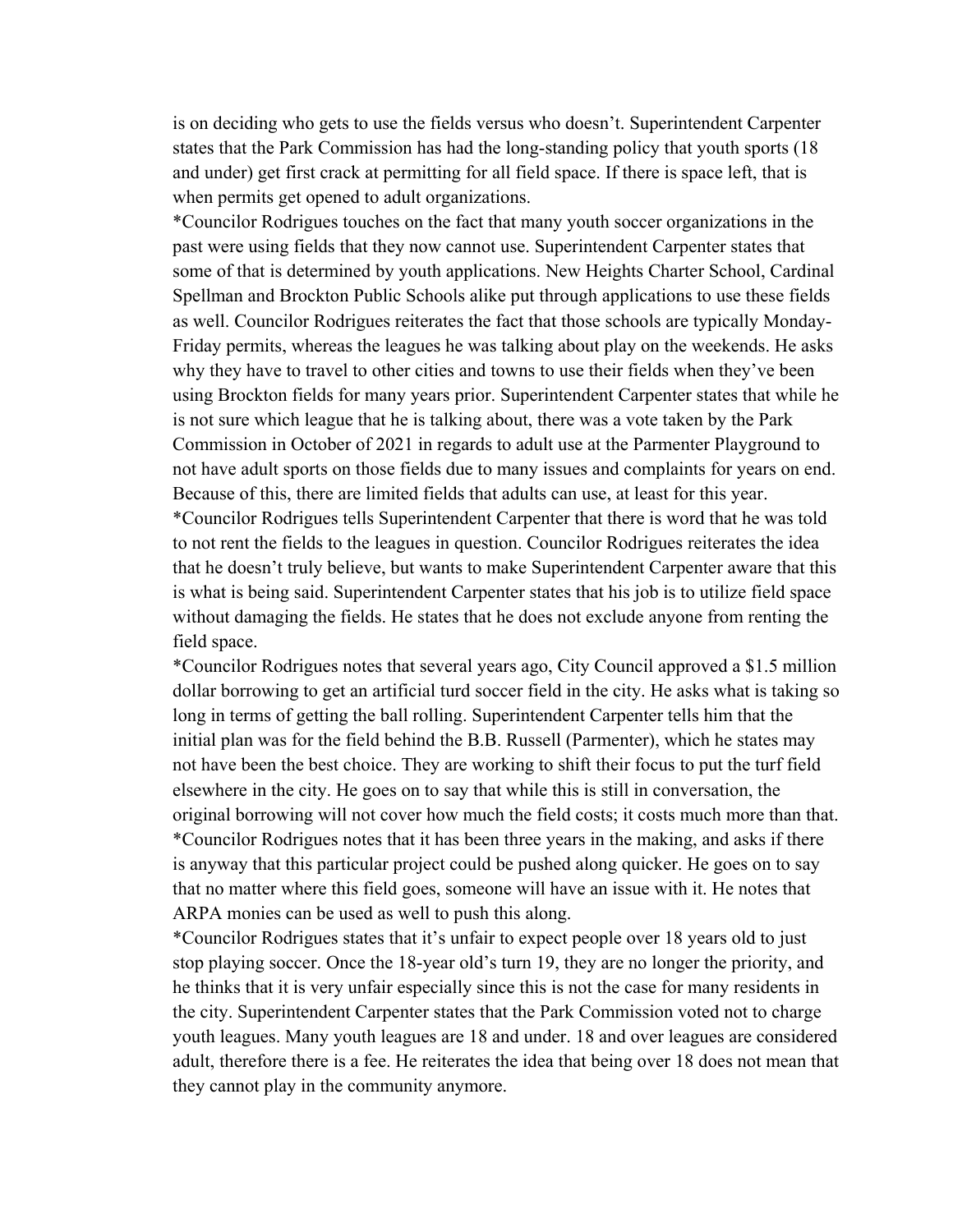\*Superintendent Carpenter states that some pressure will be relieved in the schedule when O'Donnell's Playground is finally ready to be used. This should be ready to be open sometime at the end of June.

\*Superintendent Carpenter states that the Parks Department has already renovated two baseball/softball fields to convert them into soccer fields in the city. He notes that finding space for a full-size soccer field in already existing park spaces is not easy. \*In terms of the leagues that haven't been able to get permits, Councilor Rodrigues asks what has changed in the last year. He asks why this year is different, and why all of a sudden, they cannot get the permit to play on the fields they've been playing on. Superintendent Carpenter states that all league's requests, other than the adult league that the Park Commission voted on, have remained the same and have been able to be fulfilled. Councilor Rodrigues asks what happens to the organization that is not able to use that field. He states that these issues that arose may not have even been at the fault of the players or the league. He wants to know what this league can do to be able to play in the city again, and what their options are. Superintendent Carpenter tells him that the vote was to only allow youth sports at Parmenter, this did not mean that the league couldn't put a request to get a permit for a different field.

\*Councilor Rodrigues asks what happened to the adults that used to play at Parmenter, he wants to know what the city did to accommodate them. Superintendent Carpenter states that for a long time he did not receive permit requests from the Sunday League, but this year, the Sunday League was reestablished and they're playing at East Jr. High. Councilor Rodrigues clarifies that every adult league, to Superintendent Carpenter's knowledge, has been accommodated in the city. He tells him that the only one that he can think of off the top of his head that may have an issue is the Brockton Amateur Soccer League, but the city has not received a permit request from them this year. \*Councilor Rodrigues asks how clear the process is to apply for permits. Superintendent Carpenter tells him that the youth permitting process is always started around February 1<sup>st</sup>. At this time, they reach out to the youth organizations that have requested a permit the year before and let them know the deadline in which their permit should be in by. After this, the permit process opens up to adult organizations about a month later. \*Councilor Rodrigues asks if we are working to accommodate the young adults that play on these leagues as well. Superintendent Carpenter tells him that that is true, and reiterates the fact that his job is to get the most use out of the fields without damaging them.

\*Councilor Rodrigues asks what the stipulations are in terms of youth teams. Superintendent Carpenter tells him that the Park Department asks for a certificate of insurance from all youth organizations to ensure that they are servicing the youth in and from the City of Brockton.

\*Councilor Teixeira notes that a few teams play soccer outside of the city despite living and working in the city. He states that these teams should be able to use the fields in the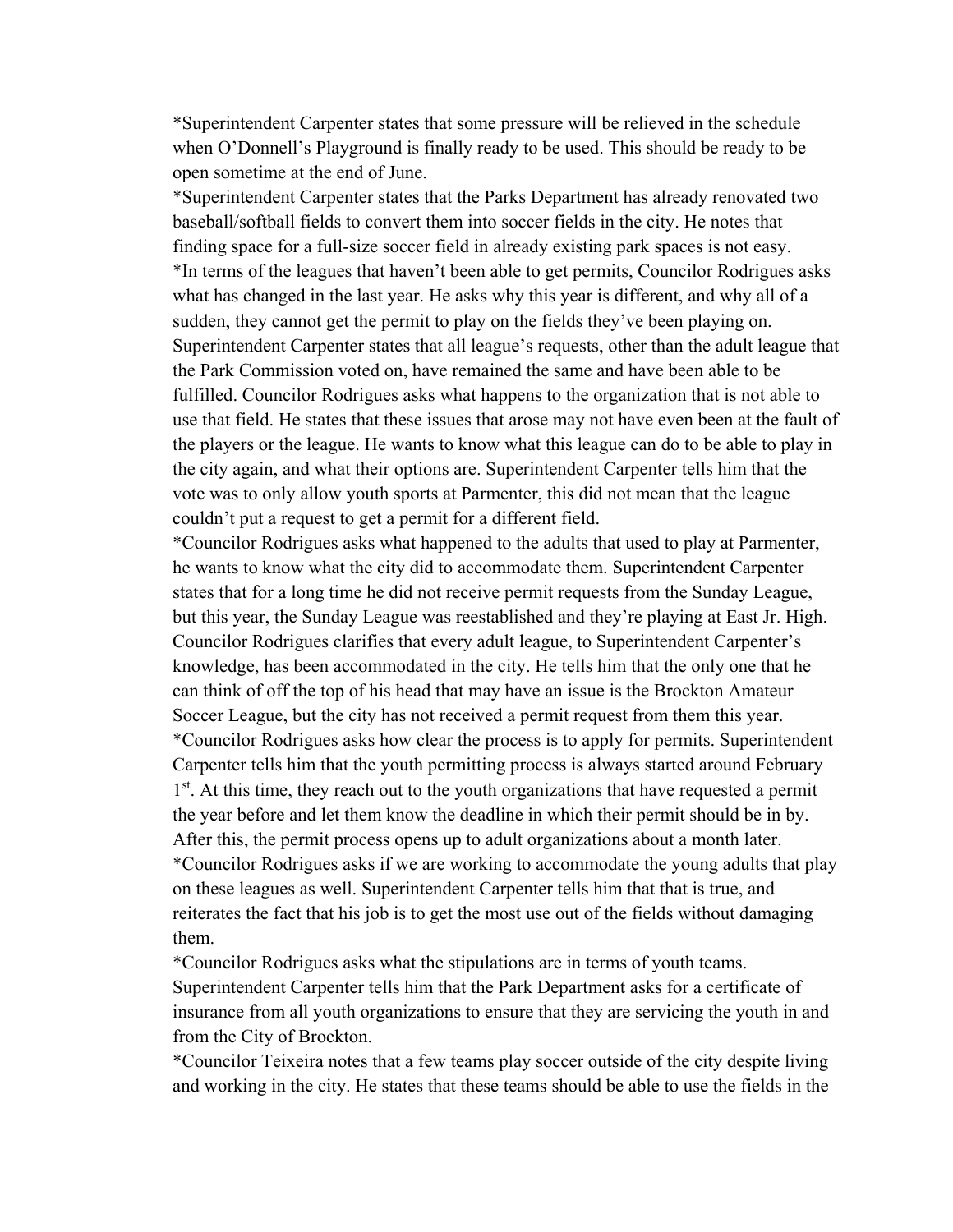city as long as they play by the rules. Superintendent Carpenter asks if these teams in question have put in a permit request. Councilor Teixeira states that he believes they did, but he isn't absolutely sure. Superintendent Carpenter tells him that the only reason that someone would not have gotten a permit, would be due to a scheduling issue. This means, if an organization requests a day and time that is already taken by a youth organization, which takes precedent, or another organization that put their request in before them, they would not be permitted to play. He goes on to say that he gives permits to nearly anyone who submits a request, as long as the field is available. \*Councilor Teixeira mentions the league in which Councilor Rodrigues was speaking about who is no longer allowed to use Parmenter Field because of the numerous complaints and issues that were brought to light. He goes on to talk abut how it is possible that all of the things that were complained about, like trash and beer bottles, were not the fault of the soccer players. He states that the city should be able to work with the players to have them understand that cleaning up after themselves is their responsibility. He notes that everything cannot be blamed on them, given the homeless population that inhabits that part of the city. Superintendent Carpenter understands that that could be the case, and notes that he is not casting dispersions on anyone. He goes on to say that he would argue that his office, the Park Commission and the DPW alike had tried to make adult sports work at this particular site for nearly 5 years. It wasn't just the beer bottles that were an issue, there was also an insufficient amount of parking that led to cars being parked in front of people's houses.

\*Councilor Teixeira asks what the city can do to make sure these soccer leagues are being treated in the same way other sports leagues are treated in this city. Councilor Teixeira reiterates the idea of working with the league and laying out all of the rules beforehand and seeing if they are willing to follow the rules before revoking the permits. Superintendent Carpenter tells him that he has tried to reason with this league for years in the way that he is describing, and he goes on to note again that if a permit request was not received, there is nothing that he can do in terms of issuing a permit. He concludes by telling him that he truly did not get an application for field use from that particular organization this year.

\*Councilor Teixeira asks what the future plans are for the turf soccer field proposed a few years ago. He notes that other towns have them and wonders why this city can't afford even one. Superintendent Carpenter tells him that there is money available, which is the \$1.5 million-dollar authorized borrowing spoken about previously, set aside. When the perfect location and the rest of the funds are acquired, the project can move forward. He states that there could be one behind the Arnone School at the E.B. Keith field, meaning there could potentially be two in the city, not to mention Marciano Stadium as well.

\*Councilor Teixeira follows up to ask what exactly the perfect location is. Superintendent Carpenter states that himself, Mayor Sullivan, CFO Clarkson, Councilor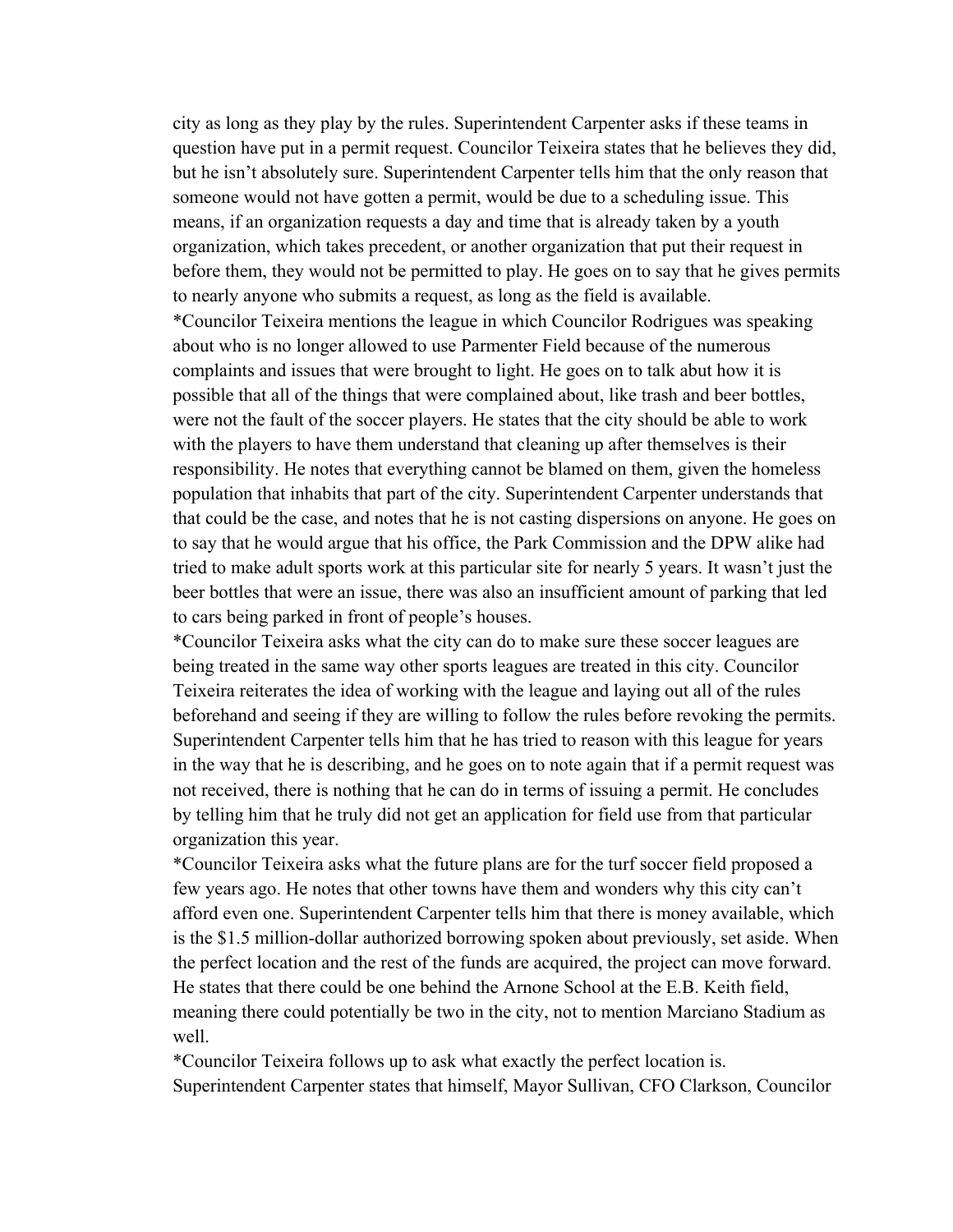Teixeira and Councilor Rodrigues can certainly have a conversation about a proposed location if they would like to.

\*Councilor D'Agostino moves to talk about staffing. He notes that there are several school fields that the Park Department maintains in addition to all of the other parks in the city. He asks Superintendent Carpenter if he has any staffing issues, if he is going to propose a budget for more staff, or if he is staffed adequately. Superintendent Carpenter tells him that just on the parks side, not including the people who work at the golf course, there are five employees working at this time, one of which is an employee out of work on long-time worker's compensation. This means that there are four people who maintain approximately 900 acres across the city. Councilor D'Agostino asks if four people is enough, and if not, what number is enough to be able to adequately maintain the parks and fields in the city. Superintendent Carpenter tells him that a crew of eight people would do a phenomenal job, but a crew of ten people would be the best. He also goes on to say that he would need machines and vehicles well beyond what he has now to accommodate this as well. The associated cost is not only the staff and the benefits, it's also the additional costs of vehicles and equipment. Superintendent Carpenter states that this is almost out-of-reach for this department. He concludes with the fact that there isn't even a maintenance facility to house all of the extra vehicles that would be needed. \*Councilor Mendes mentions the complaints that have come to her attention regarding golf balls being hit at D.W. Field Park that are breaking windows and hitting people. She mentions that people are afraid to leave their homes because of the balls flying. She asks what can be done to address these issues. Superintendent Carpenter tells her that he is aware of the complaints, and that they have taken several steps over the past couple of years to prevent these things from happening. He states that they've planted over thirteen trees and even built two new tee boxes further away from the homes to replace the old. He goes on to say that unfortunately neither of these things have worked, but they are currently working with a designer to put together the bid-specs for what would be 85-ft poles and a screen system to protect approximately 250-300ft on the right-hand side of the  $11<sup>th</sup>$  hole. When this project goes into effect depends on when this goes out to bid, and how soon the contractor would be able to put it up. Councilor Mendes asks if there is money in the budget to begin the project as soon as it is approved to which Superintendent Carpenter tells her that he hopes there will be enough money in retained earnings to undertake the project. Both the CFO and the Mayor know about this and are on board. She goes on to ask if there is an approximate amount that this will cost. Superintendent Carpenter tells here that the preliminary estimate two years ago was about \$145,000; today this could be anywhere from \$200,00-\$225,000. \*Councilor Thompson asks about O'Donnell's Field and what is to be expected of it. Superintendent Carpenter tells him that the industry standard is about 2.5 years that people are typically supposed to wait before using a new field. Because of this, the department did a substantial over seeding in the fall, and the irrigation system will be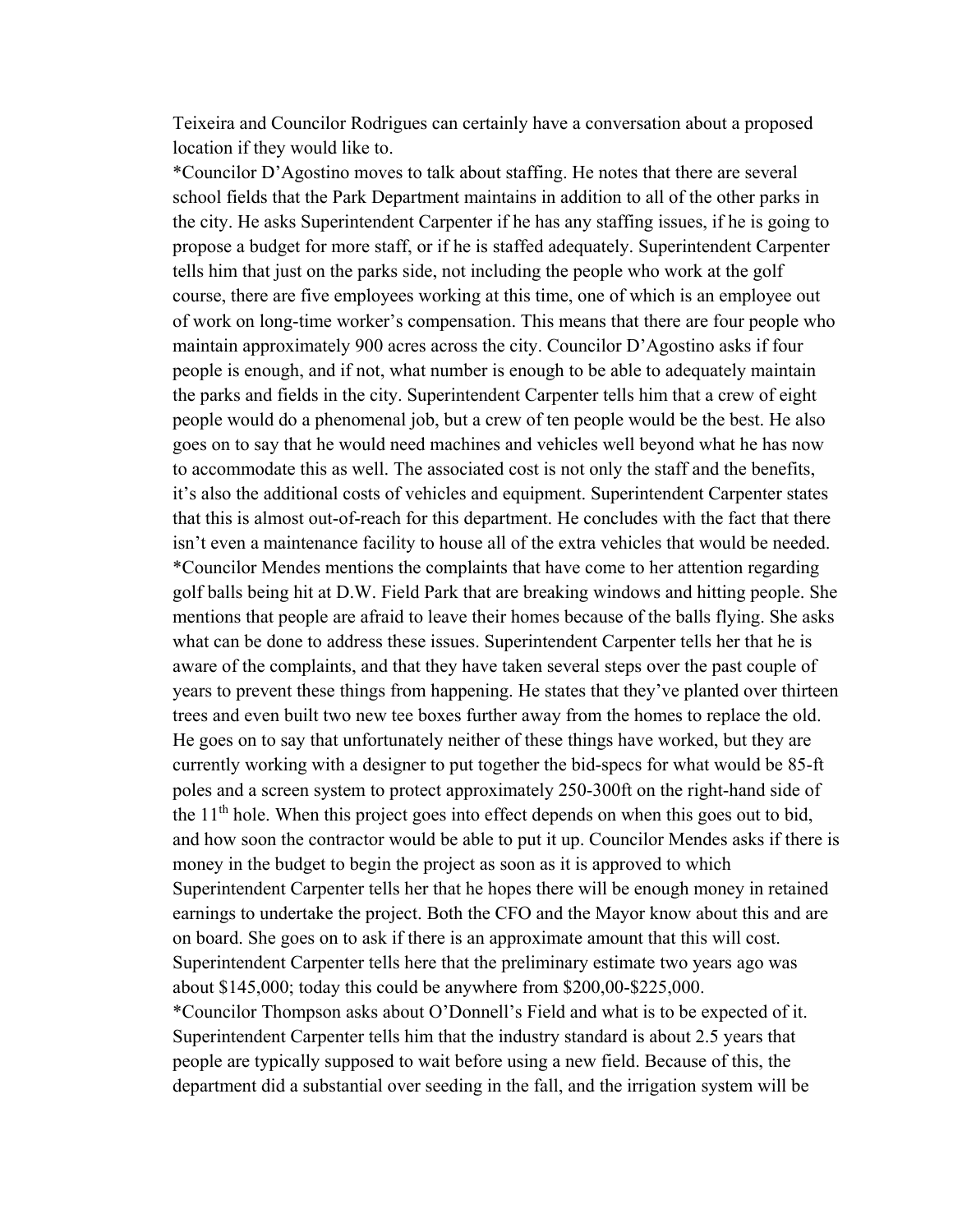ready to go next week. He goes on to say that it was a difficult winter for this field in particular because there was a lot of snow mold out on the field. He is confident that it will be good to go for limited play by mid to late June. He states that he would be willing to permit it 3-5 days a week.

\*Councilor Thompson asks if Snow will no longer be available for permitting after O'Donnell's opens to which Superintendent Carpenter tells him that they don't have the ability to do that this year. He agrees that there is a lot of work to be done at Snow Park, but with the demand of field space in the city it isn't likely that this field can come offline as of yet.

\*Councilor Thompson brings up Cosgrove Pool and the significant upgrades that it will get with ARPA funds. He asks if Cosgrove will be open this year and Superintendent Carpenter tells him that the plan is to open it this year. He states that the goal would be to have the engineering and specs done by close of pool season this year. He goes on to say that he cannot guarantee that the pool would be ready and open in time after restoration from summer of 2023.

\*Councilor Thompson asks when it is projected to open this year. Superintendent Carpenter tells him that due to school getting out late this year, they are working with the Y to be sure that there are life-guards ready to work. Without the guards, there will be no pool. He projects the pool to open in late June-early July.

\*Councilor Thompson moves to discuss the turf soccer field and how it was talked about to be installed at East Jr. High. He asks if they've moved on from this location, or if this location is still in talks. Superintendent Carpenter tells him that he has had conversations with the Superintendent of Schools and they've decided that that may not be the best location for it. They've begun to identify some other possibilities that may provide an ample amount of parking and will take up some space that's not as utilized. He goes on to talk about the fields behind Asiaf Skating Rink and how this space has been in the conversations regarding the turf field. He states that there is a huge area back there that is under-utilized.

\*Councilor Tavares asks what the requirements are to play on the fields. She asks if an organization needs to be formed, or if people can just play on the fields. Superintendent Carpenter tells her that in terms of sports fields, there is nothing stopping a group of people from using the fields when they are available. The advantage to having a permit is that that becomes the allotted time that an organization has and they essentially have the power to kick anyone else off the field with that permit.

\*Councilor Tavares asks what the time frame is to apply for the permit as well as the rules and regulations. Superintendent Carpenter states that for one-time field use, like a pick-up game for example, the organization leader can simply call the Parks and Recreation office and they'll be directed to the appropriate application on the city's website. If the field space is available, a \$25-dollar money order is required and a permit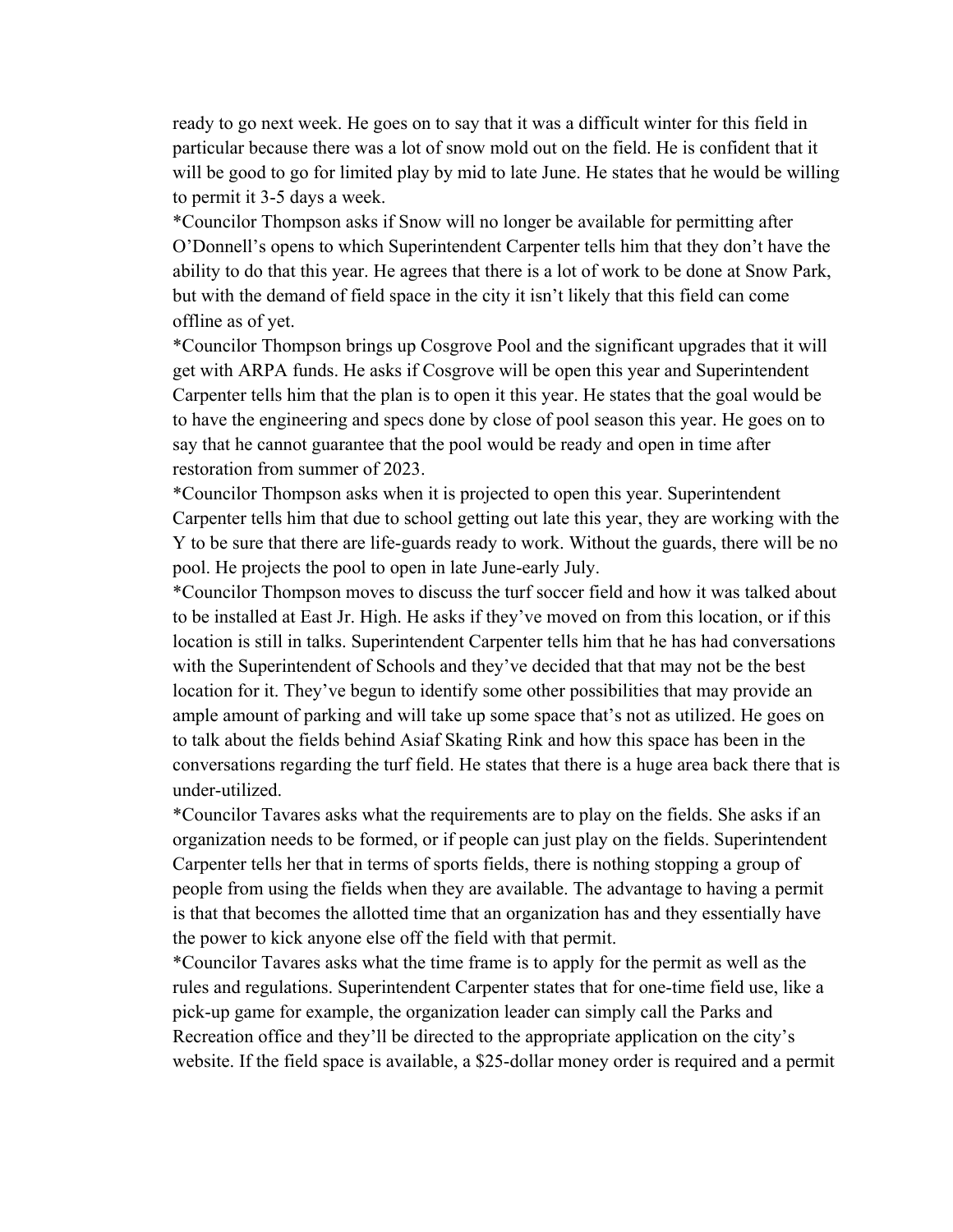is issued. He goes on to reiterate the fact that this one-time use application doesn't need to be an organization, anyone can apply for this.

\*Superintendent Carpenter emphasizes the fact that these permits are all available under the Park Department's section of the city's website.

\*Councilor Tavares asks how long it takes for a permit to be issued. Superintendent Carpenter tells her that if the space is available it can be done pretty quickly.

\*Councilor Tavares goes on to ask how we can make access to the parks more available for everyone. Superintendent Carpenter tells her that he believes access to parks in the city is not an issue. It is typically a quick phone-call to the Parks Department and the filing of the right application.

\*Councilor Asack brings up South Jr. High and the space available for the potential turf soccer field. Superintendent Carpenter states that he has not had any conversations with anyone about this location. He tells her that if this was the location chosen, the field would be much smaller than anywhere else it may go. A full-size field would not fit. He goes on to say that football will be there in the fall through Community Schools, so it is definitely a multi-use area.

\*Councilor Asack asks if any of these improvements talked about could be eligible for ARPA funding. Superintendent Carpenter tells her that the mayor has committed about \$1.8-million dollars to parks in just about every ward in the city.

\*Councilor Farwell moves back to the blatant staffing issues in the Park Department. He strongly believes that come the time for the budget hearings, Superintendent Carpenter and Mayor Sullivan need to put something together to beef up the staff greatly and equip them with all things they need.

\*Councilor Farwell mentions the issues previously discussed about the complaints at Parmenter park. He tells the council that he doesn't believe it was the soccer players, or anyone who truly lives in the city. He believes that it was spectators from out of town who ruined it for everyone.

\*Councilor Rodrigues notes that Superintendent Carpenter and his employees do a great job. He goes on to talk about the soccer field at East Jr. High, and that players are getting injured because of it. He asks if there is an organization(s) already lined up to use the O'Donnell's field once it is open. Superintendent Carpenter tells him that there has been a request from an organization for a few weekends in June. Councilor Rodrigues goes on to ask if it would be possible to move the Sunday League from East Jr. High to the O'Donnell's park on Sundays to which Superintendent Carpenter tells him yes on Sundays, but he wouldn't be able to guarantee practice time during the week and an amended permit would have to be worked on.

\*Councilor Rodrigues notes that these fields are being destroyed by dirt bikes, and neighborhood kids who do not have a permit for the fields. It is very rarely the actual leagues. Superintendent Carpenter agrees with him, and tells him that it is an issue all over the city.